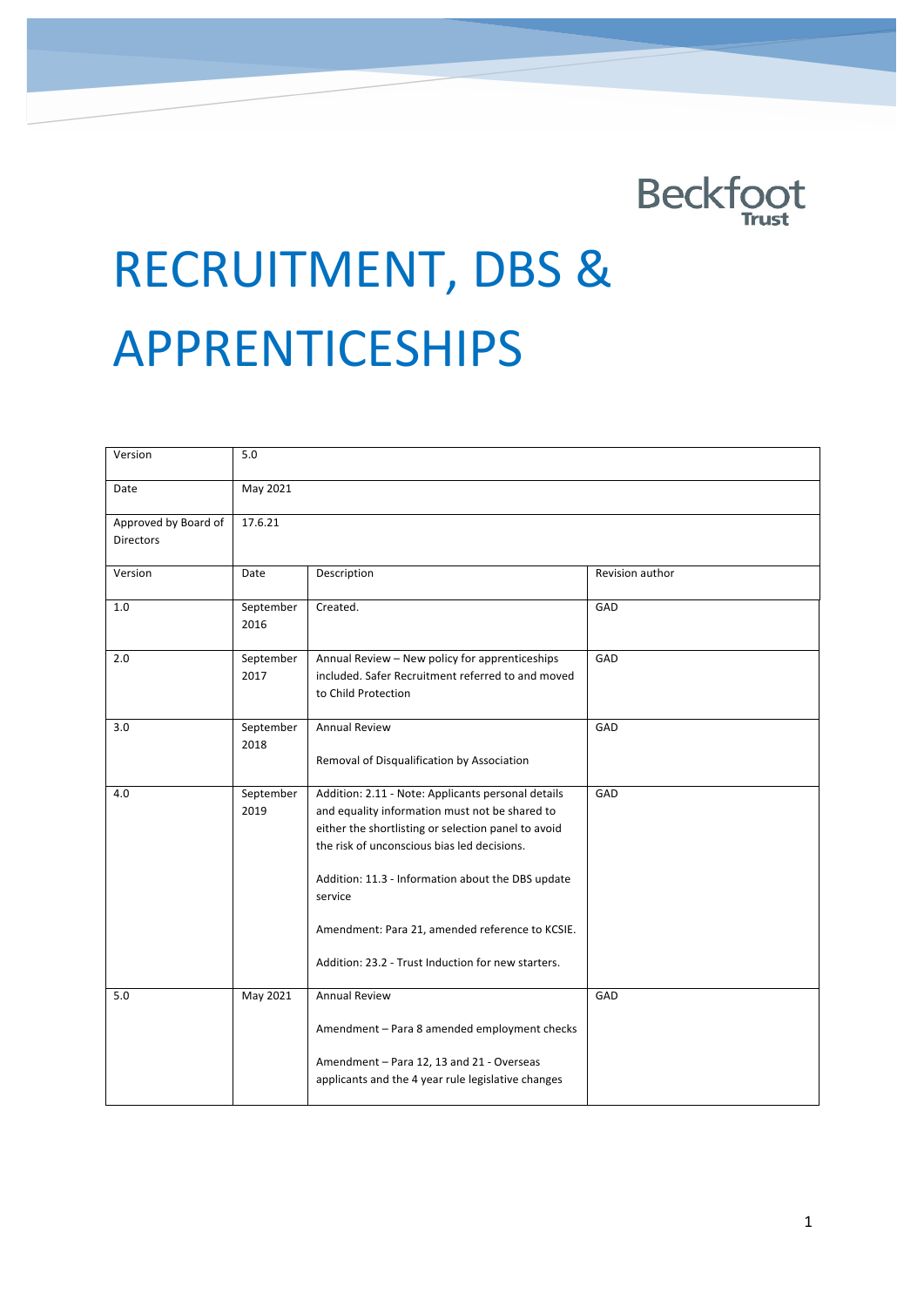### Contents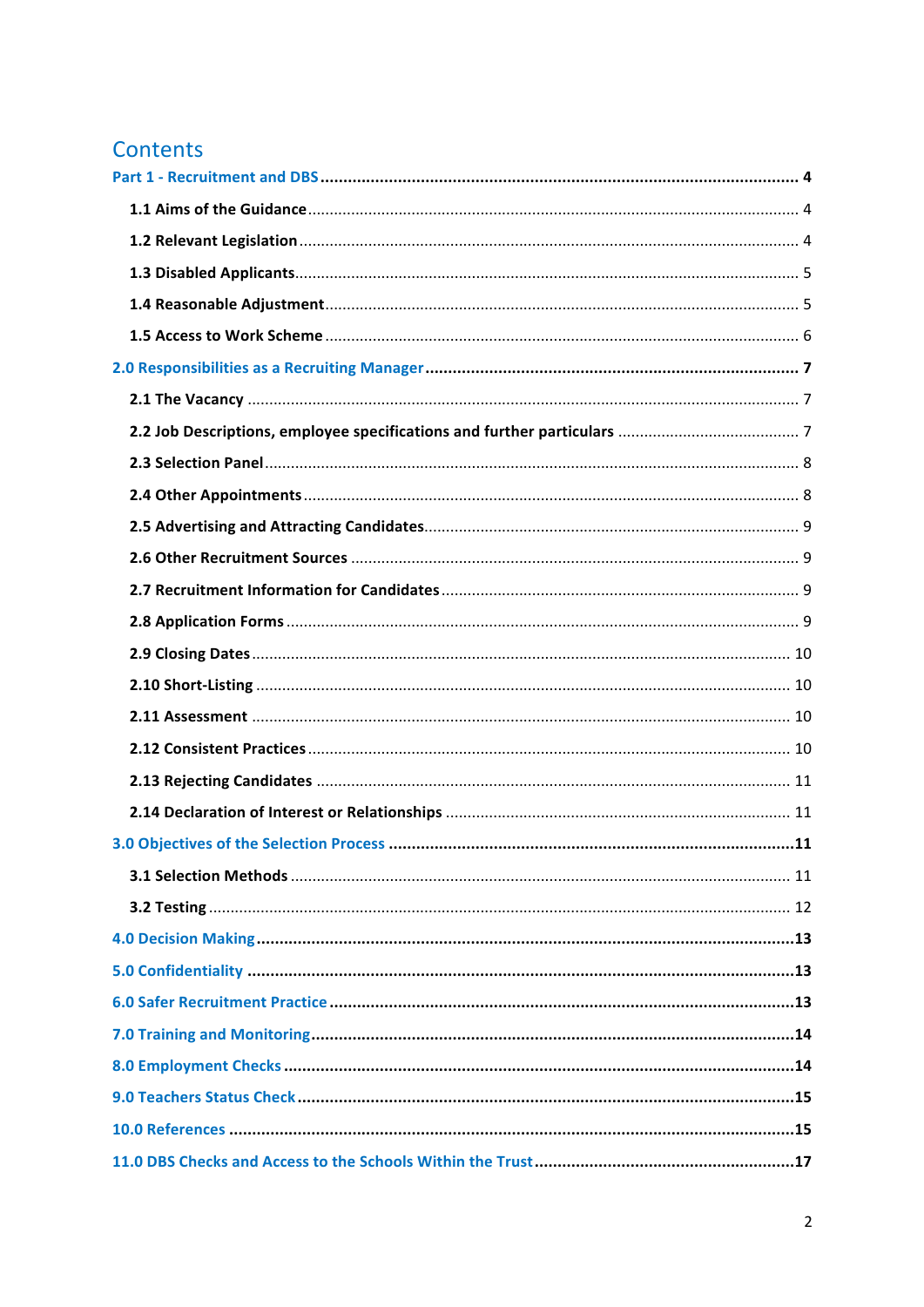| <b>12.0</b> |  |  |
|-------------|--|--|
| 13.0        |  |  |
|             |  |  |
| 14.0        |  |  |
|             |  |  |
| 16.0        |  |  |
| 17.0        |  |  |
|             |  |  |
| 18.0        |  |  |
| <b>19.0</b> |  |  |
| 20.0        |  |  |
| 21.0        |  |  |
| 22.0        |  |  |
| 23.0        |  |  |
|             |  |  |
|             |  |  |
|             |  |  |
|             |  |  |
|             |  |  |
|             |  |  |
|             |  |  |
|             |  |  |
|             |  |  |
|             |  |  |
|             |  |  |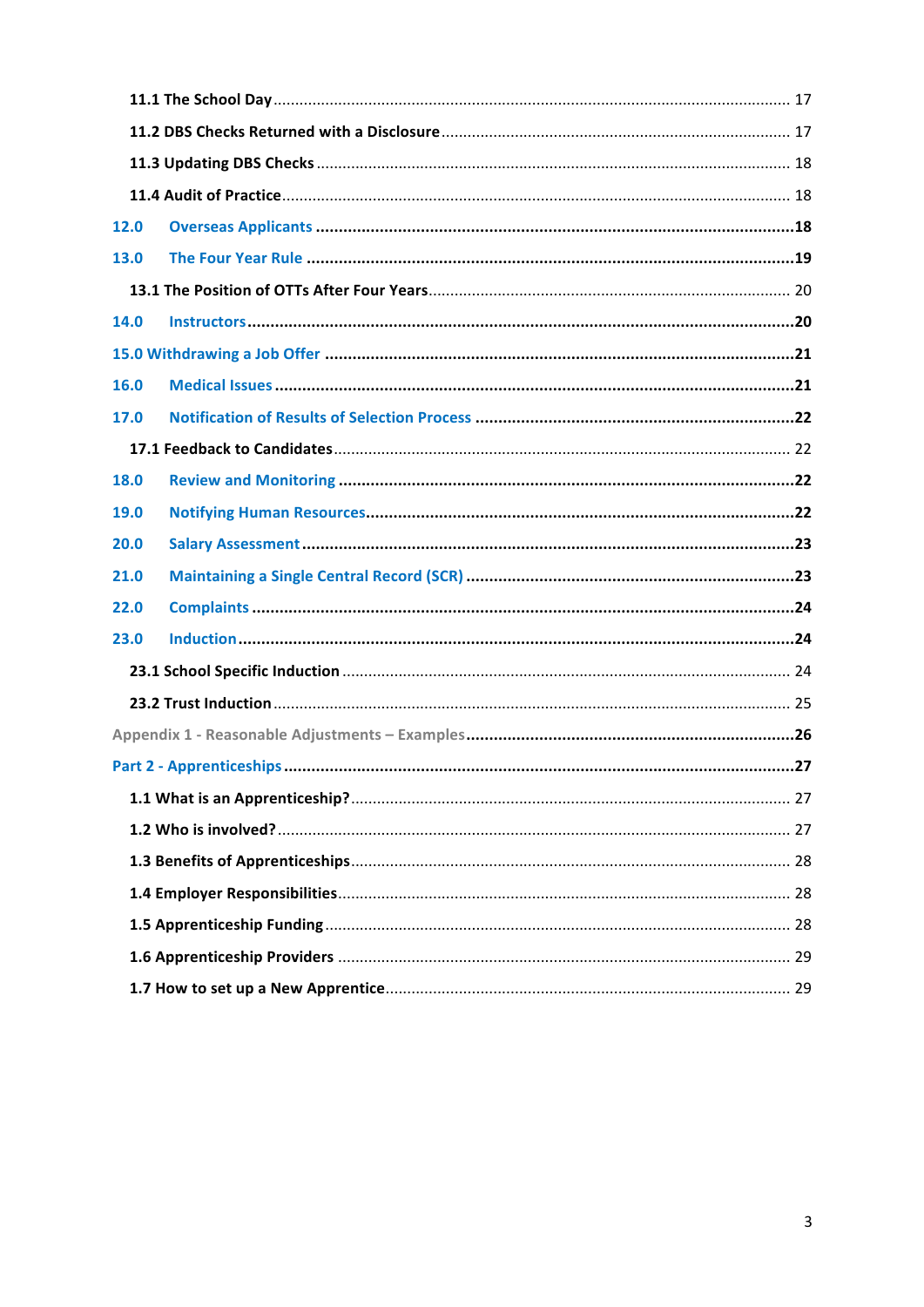# Part 1 - Recruitment and DBS 1.0 Introduction

This policy applies to all Beckfoot Trust employees including teachers, support staff, casual workers, volunteers, agency staff, contractors and consultants. This is a non-exhaustive list.

- The Beckfoot Trust meets the statutory obligations by making sure the it adheres to all relevant legislation
- The Beckfoot Trust promotes equality of opportunity and are able to attract and retain a workforce that reflects the community it serves
- The Beckfoot Trust employs the best candidate for the job, irrespective of race, gender, marital status, disability, religion/belief, sexual orientation, age etc
- The Beckfoot Trust ensures that all recruitment is compliant with DfE safeguarding guidance with clear links to child protection policies and procedures making them better able to identify, deter or reject people who might abuse children, or who are otherwise unsuited to work with them.
- The Beckfoot Trust uses the most cost effective resources in the recruitment and selection process.

### **1.1 Aims of the Guidance**

The aims of the guidance are to help schools ensure that:

- They meet their statutory obligations by making sure that they adhere to all relevant legislation
- They promote equality of opportunity and are able to attract and retain a workforce that reflects the community it serves
- They employ the best candidate for the job, irrespective of race, gender, marital status, disability, religion/belief, sexual orientation, age etc
- They ensure that all recruitment is compliant with DfE safeguarding guidance with clear links to child protection policies and procedures making them better able to identify, deter or reject people who might abuse children, or whom are otherwise unsuitable to work with them
- To ensure the most cost effective use is made of resources in the recruitment and selection process

### **1.2 Relevant Legislation**

- Equality Act 2010
- Equality Act 2006
- Work and Families Act 2006
- EU Directive 2000/78/EC on Equal Treatment in Employment and Occupation
- The Maternity and Parental Leave Regulations 1999
- The Maternity and Parental Leave Regulations (Amdt) 2014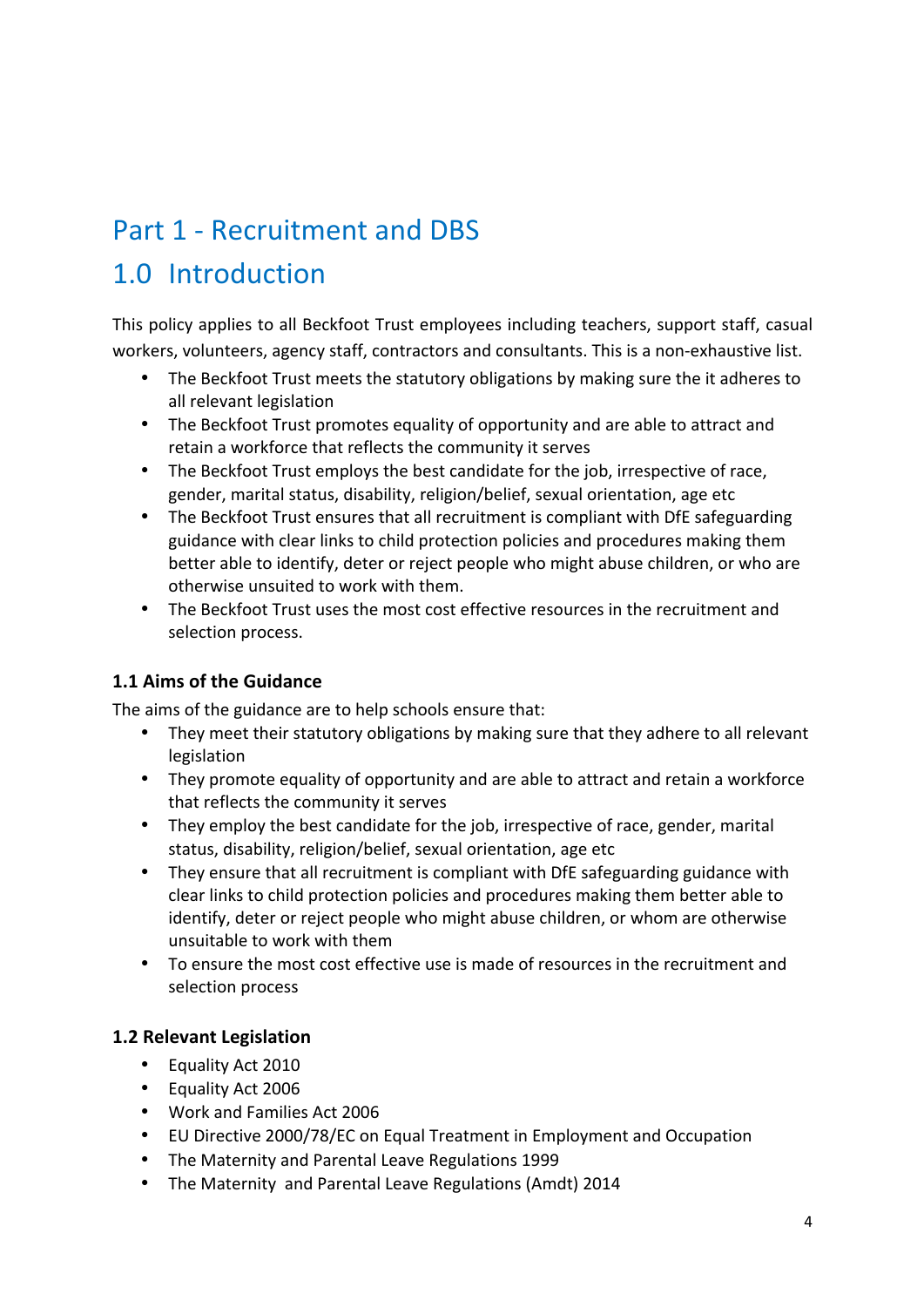• The Data Protection Act 1998

Collectively these Acts prohibit discrimination in employment (including the recruitment and selection process) on any of the following grounds:

- Gender
- Marital status
- Family status
- Disability
- Race
- Nationality, national or ethnic origin
- Religion or belief
- Sexual orientation
- age

### **1.3 Disabled Applicants**

Discrimination is unlawful, unfair and represents significant waste of human potential. Schools are encouraged to demonstrate they are responding to the needs and expectations of the society and community in which they operate by delivering best practice recruitment and selection which enables disabled people to be treated fairly.

All members of a selection panel are expected to be able to identify and avoid direct and indirect discrimination, harassment and victimisation.

Section 60 of The Equality Act (2010) dictates that you cannot ask questions about health or disability prior to job offer or during an interview except in certain specified circumstances. One of the exceptions to this rule is that you can ask a question to find out if a disabled person needs a reasonable adjustment during the recruitment process itself, or for monitoring purposes, which is used to record the diversity of applicants and employees.

### **1.4 Reasonable Adjustment**

We have a legal duty to make reasonable adjustment to any practice, provision or criterion or to physical feature of the premises to ensure a disabled person has the same access (as far as reasonable) to everything involved in obtaining and carrying out a job. It is best practice to request that applicants inform you about any adjustments required (to the application form or the assessment/interview) by telephone or on a separate document / covering letter that does not contain any information relevant to deciding whether to short list the application. This, along with the monitoring form (if applicable) should be kept separate from the rest of the information an applicant provides. The easiest way to make sure the information about reasonable adjustments and equality monitoring is not used in the wrong way (i.e. by excluding a disabled person from the application process) is to take steps to ensure that the shortlisting panel do not see this information before making their decision. There should be a member of school staff who takes responsibility for coordinating and administering the recruitment process who is not involved in the short listing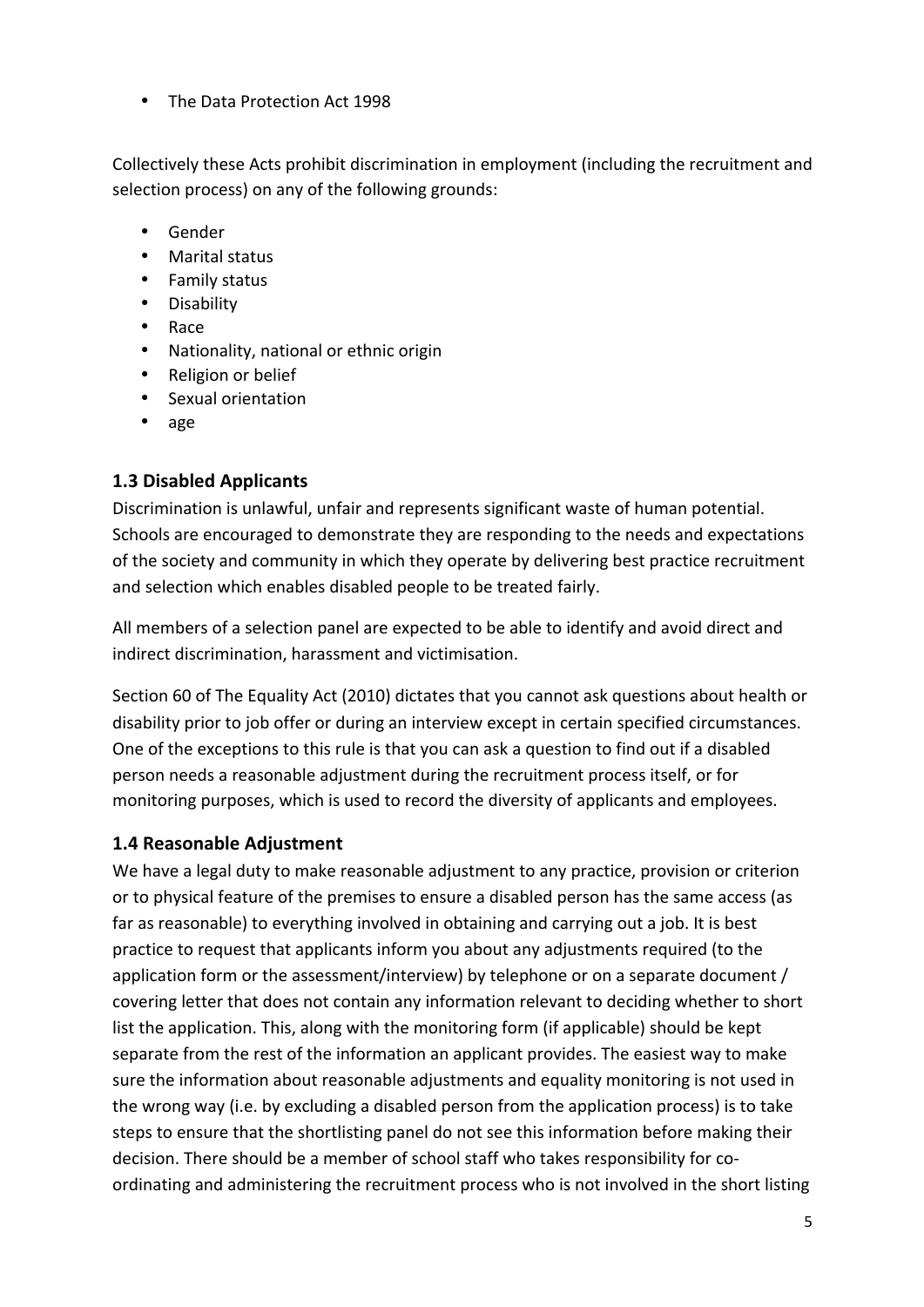or interviewing stages. This will ensure that the information is not used to discriminate unlawfully against disabled candidates and school should be able to evidence that this is not the case. Failure to make reasonable adjustments to ensure all steps of the recruitment process are barrier free could result in legal and reputational risk. (See appendix 1 for Examples of reasonable adjustments.)

You are not required to do more than is 'reasonable' and when deciding on whether an adjustment is reasonable, consideration should be given to how effective the change will be in avoiding the disadvantage a disabled person would experience without the change, as well as cost (considering the availability of financial support such as Access to Work), practicality, school resources and school size.

### **1.5 Access to Work Scheme**

Access to Work is a government scheme that is available to help overcome the problems resulting from disability. It offers practical help in a flexible way that can be tailored to suit the needs of an individual in a particular job, by giving advice and information to disabled people and through grants towards any extra employment costs that result from a person's disability.

If you have a disabled employee or if you want to recruit someone with a disability, contact your local Disability Employment advisor (DEA) through your nearest Jobcentre Plus Office. The DEA will put you in touch with an Access to Work Adviser who will discuss your particular circumstances with you.

ATW can help in a number of ways. For example, it can help pay for:

- Communicator support at interview
- A support worker
- Special aids equipment
- Adaptation to premises or to existing equipment

Help with the additional costs of travel to, or in, work for people who are unable to use public transport

The ATW Adviser will speak to both the employer and the employee to arrive at the most effective solution.

It is usually the employer who arranges to purchase the agreed support and then you claim back the grant from ATW.

It is suggested that governors may adopt a 'Guaranteed Interview Policy' as best practice. This means that any disabled candidate who meets the essential requirements as outlined on the employee specification will be included on a shortlist to interview. If a policy is adopted, when applying the policy it is important to assess whether the person would be capable of meeting the requirements after reasonable adjustments have been taken in to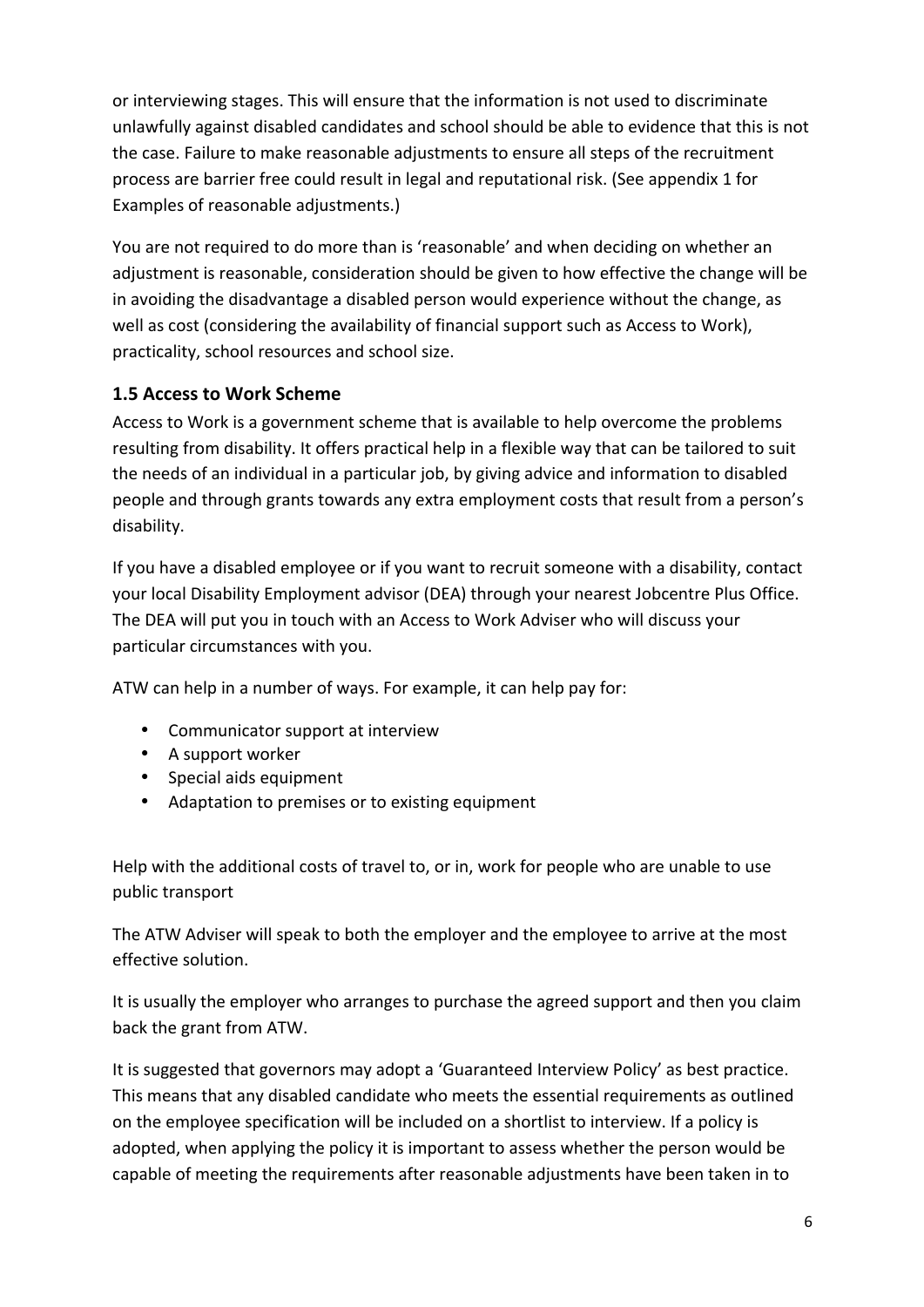account. It would be good practice for the short listing panel to consult with the person administering the recruitment process to cross check whether candidates meeting the essential criteria (but not necessarily the desirable criteria if it is being applied) should be invited to interview under the Guaranteed Interview Policy.

When inviting candidates to interview, schools should ensure that the invitation letter asks what special requirements, if any, they require to accommodate their needs on the day of interview or assessment.

# 2.0 Responsibilities as a Recruiting Manager

The responsibilities as a recruiting manager are to ensure that:

- The Trust's policy on Recruitment & Selection is complied with
- The basis of the contract to be offered has been determined
- Relevant legislation such as the Equality Act 2010 is complied with
- All decisions are based on evidence gained through the selection process.

In all aspects of the process the Trust will ensure:

- A wide range of candidates will be encouraged;
- Procedures and practices are fair, thorough and not discriminatory. The Trust will treat all candidates with dignity and respect, giving them the opportunity to present their skills and experiences effectively.

### **2.1 The Vacancy**

- A vacancy will be used as an opportunity to look at the needs of the school and the Trust and where necessary to redefine a post so that these needs can be met more effectively.
- Headteacher/Faculty Leaders will be given reasonable consideration to making changes to physical conditions, supervision, training or job descriptions which would create better job/career opportunities, for people such as those with disabilities, maternity returners, young people, and people with other special needs.
- All posts in the Trust are eligible for job share requests subject to agreement by the Board of Directors and in line with the needs of the schools within the Trust.

### **2.2 Job Descriptions, employee specifications and further particulars**

A job description, employee specifications and further particulars will be used in all of the Trust's recruitment packs.

The job description will be clear and reasonably concise and will be a fair representation of the post; it will not be necessary or desirable to attempt to produce a highly detailed and definitive description of the post concerned. Therefore, the job description will not just be a list of tasks but will outline the responsibilities and accountabilities of the role as far as possible.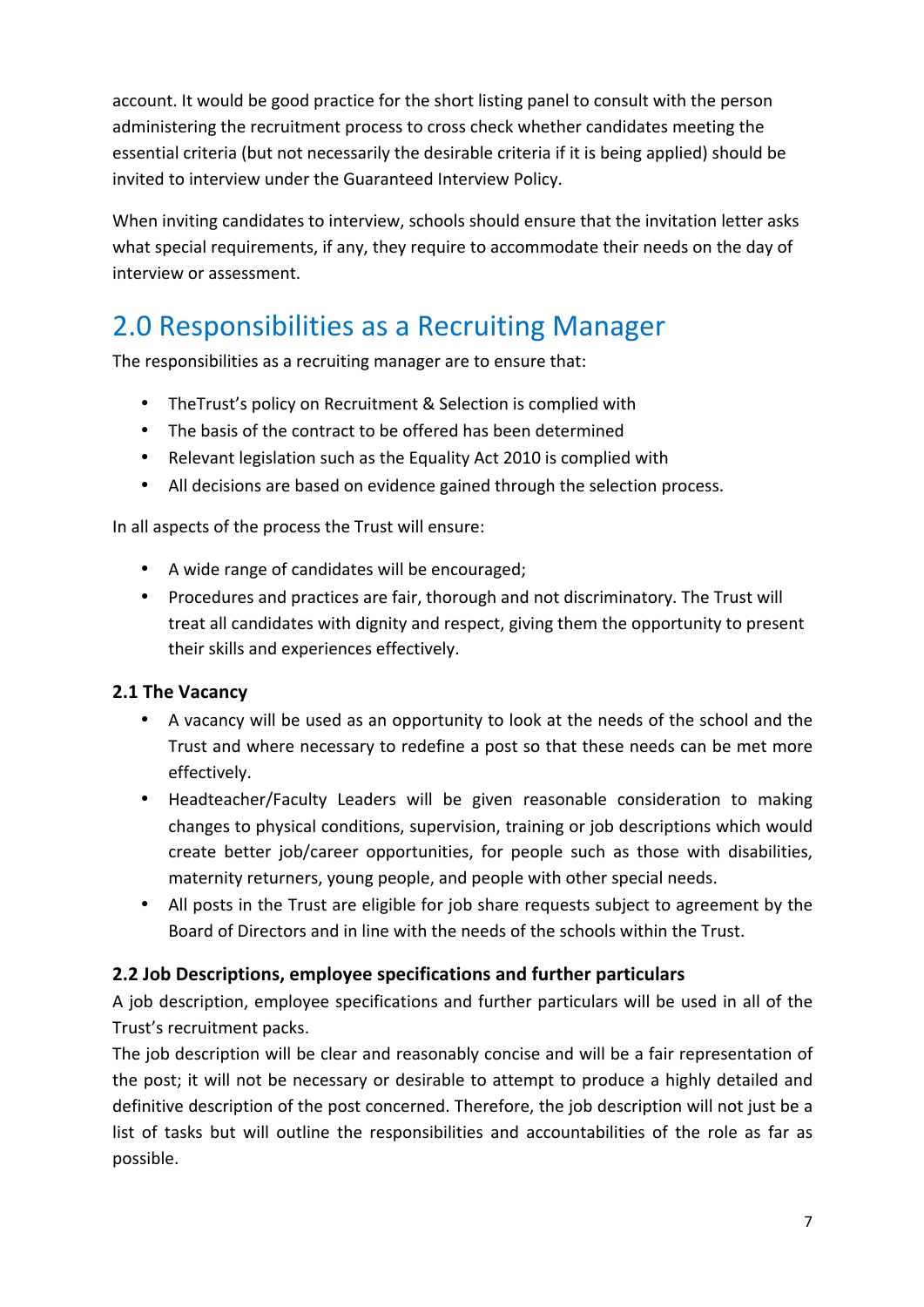The specification will be reviewed and agreed by all members of the selection panel and given to the school HR team. If the post is a new one, the job description and employee specification must also have been graded accordingly (for support staff) by the Trust Chief Operating Officer and the Associate Director for HR Evaluation Panel.

Trust approved recruitment templates can be found in the Trust recruitment pack and in Sharepoint (HR User Group)

### **2.3 Selection Panel**

The selection panel has the responsibility for appointing the person who best matches the employee specification and meets the requirements of the role. It is best practice not to have any staff directors on the panel for impartiality.

The panel must also ensure that all relevant employment legislation and school policies are followed and that the selection process is managed in an equitable and courteous manner. Each panel should have a Chair acting as an appointing officer who is normally the person responsible for the management of the whole process.

It is good practice that selection panels should have a minimum of two members and no more than four for all appointments below Senior Management Level. Where there is an even number of panel members the Chair should have the casting decision.

It is also good practice that all members of the selection panel are involved in the whole process from the outset; agreeing the job description and employee specification, the method of recruitment, short-listing and finally interviewing and selecting.

The panel is responsible for agreeing documentation and for producing the recruitment information pack which is sent out with application forms uploaded onto Vacancy Filler. Before preparing the advertisement it is useful to determine the outline of the selection process and to arrange the dates when short-listing and interviewing will take place as these dates should be included in the text of the job advertisement.

Staff and directors involved in the interviewing process should refer to the Trusts Equality and Cultural Needs policy to reduce the risk of discriminatory attitudes affecting the selection process and decisions made.

### **2.4 Other Appointments**

**Temporary Staff:** Anyone involved in the appointment of temporary staff should ensure that they apply the same high standards of selection to temporary appointments. There must be an assessment against the criteria in the employee specification and a proper selection process should take place.

Members must be sure that the applicant is suitable to appoint and should only appoint an existing temporary employee where they are the best person available to fill the job, taking into account the aspirations of other employees. Public advertising is recommended as the fairest method of attracting applicants and filling vacancies.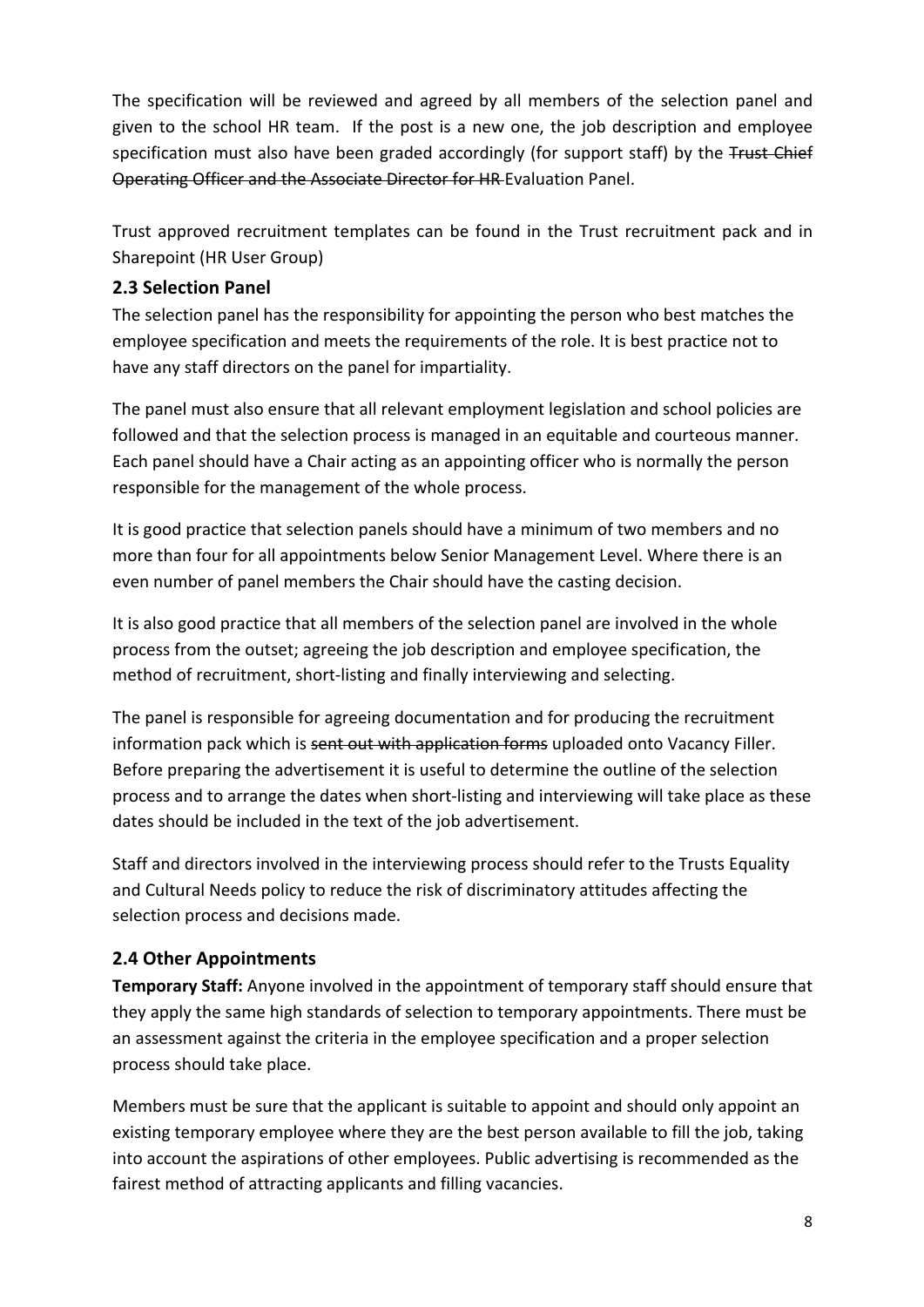### **2.5 Advertising and Attracting Candidates**

The Trust aims to attract the right person for the job and to promote any of the schools within the Trust as an interesting and attractive place to work.

Schools within the Trust will, when choosing external media and preparing advertisements, take account of the Trust's equalities policy and the need to reach disadvantaged groups. Managers will compose advertisements in a way which makes them as attractive as possible to candidates of all ages, sex, ethnic origin, disability etc. Restate your commitment to equalities in your advert or information pack.

Adverts must be non-discriminatory. Descriptions of jobs will reflect accurately the data set out in the job description and the employee specification.

- **Informal channels**: It is best practise not to recruit using word of mouth or from those whose access to jobs information is by personal association and not open access. The benefits of open advertising are that this will attract a wider pool of applicants and reduce the risk of contravening equalities legislation.
- **Responses:** Applicants should be made clearly aware of the contact point for enquiries by telephone and all adverts must show the closing date and time.

### **2.6 Other Recruitment Sources**

**Casual Staff:** It is recommended that where Casual Staff are used, all those people employed in this way should first go through some form of assessment to determine their suitability for the post. The equality aspects of any such arrangements must be very carefully monitored. School should carefully consider the circumstances in which it may be appropriate to employ staff on a casual basis. The rationale for this may be where the work is occasional or where there is no definite requirement to work a particular number of hours. In the event that you are unsure about the type of contract an employee should be placed on, please see HR.

### **2.7 Recruitment Information for Candidates**

This information should strive to encourage suitable candidates to apply and help others to decide for themselves whether completing and submitting an online application is appropriate (i.e. to self-select). As a minimum, this should include the advertisement, school recruitment pack, job description and employee specification,

It is recommended that candidates are informed that they have the right to bring to the attention of the selection panel any concerns they have about the procedures especially if they felt that discrimination occurred or may have occurred during the process. Candidates may be reminded that panel members are also glad of any positive feedback.

### **2.8 Application Forms**

Online application forms should be used for all appointments where possible. All submitted completed online application forms, must be considered by the selectors. The panel must arrange to have completed applications for use in the final selection process. Schools are discouraged from accepting CV applications as they can make fair comparison at shortlisting difficult to achieve.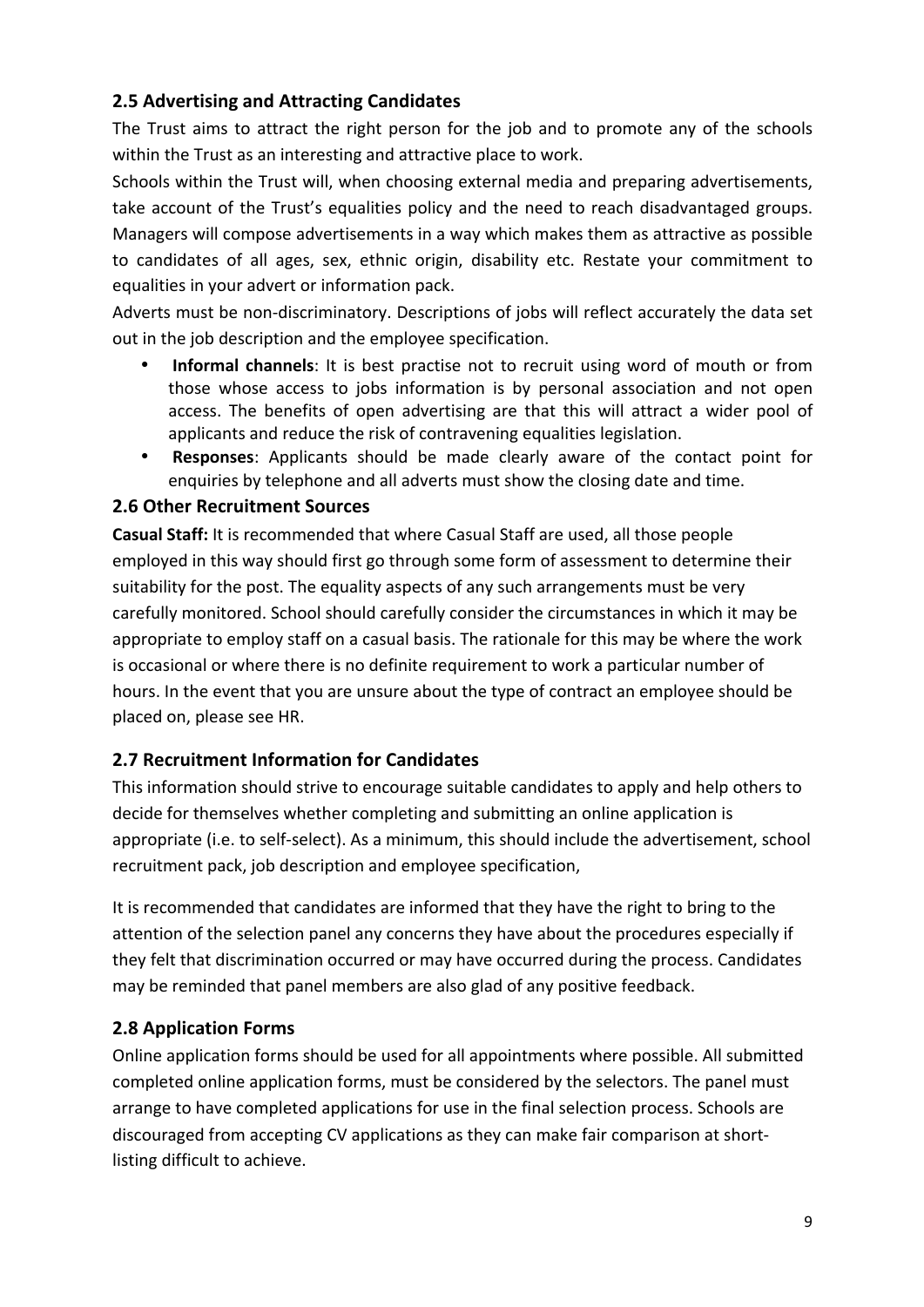Applicants may require information in a different format, for example in large print, as an audio file etc. All staff involved in the recruitment process should be aware of their duty to accommodate such a request.

### **2.9 Closing Dates**

Closing dates and response arrangements should be clearly indicated; on the advert, and in any covering letter.

Always ensure that applicants are aware and understand what will happen after their application form is received (e.g. timescale/notification of rejection/feedback).

### **2.10 Short-Listing**

All members of the selection panel should be equally involved and contribute to the shortlisting process otherwise selectors have advisory status.

The use of a Matrix system for short-listing will assist recruiters to be systematic when short listing for vacant posts. The matrix is based on the employee specification.

### **2.11 Assessment**

When drawing up a short list, selectors must assess applicants solely against the employee specification criteria. Only-ever shortlist candidates who fully meet the requirements of the role and, who from the application form at least, appear to be suitable to appoint.

It is good practice to read all the material presented by candidates, privately work through your assessment and then share your view with other selectors in a group session. School may want to consider limiting the amount of material presented by candidates to a set amount.

Selectors must draw up their shortlist systematically, measuring the candidate's experience and qualities methodically, against the employee specification. The candidates' experience, qualities, qualifications etc must be carefully assessed against the employee specification and copies of the selectors' assessment placed on file.

Test out only those criteria assessable from a screening of the forms at this stage. It can be helpful if the employee specification identifies when the criteria would be assessed e.g. from the assessment form, at interview or in a test.

Note: Applicants personal details and equality information must not be shared to either the shortlisting or selection panel to avoid the risk of unconscious bias led decisions.

### **2.12 Consistent Practices**

Selection criteria must be applied consistently to all candidates.

- All application forms should be processed in exactly the same way.
- Remember the importance of adopting the same criteria for both internal and external applicants.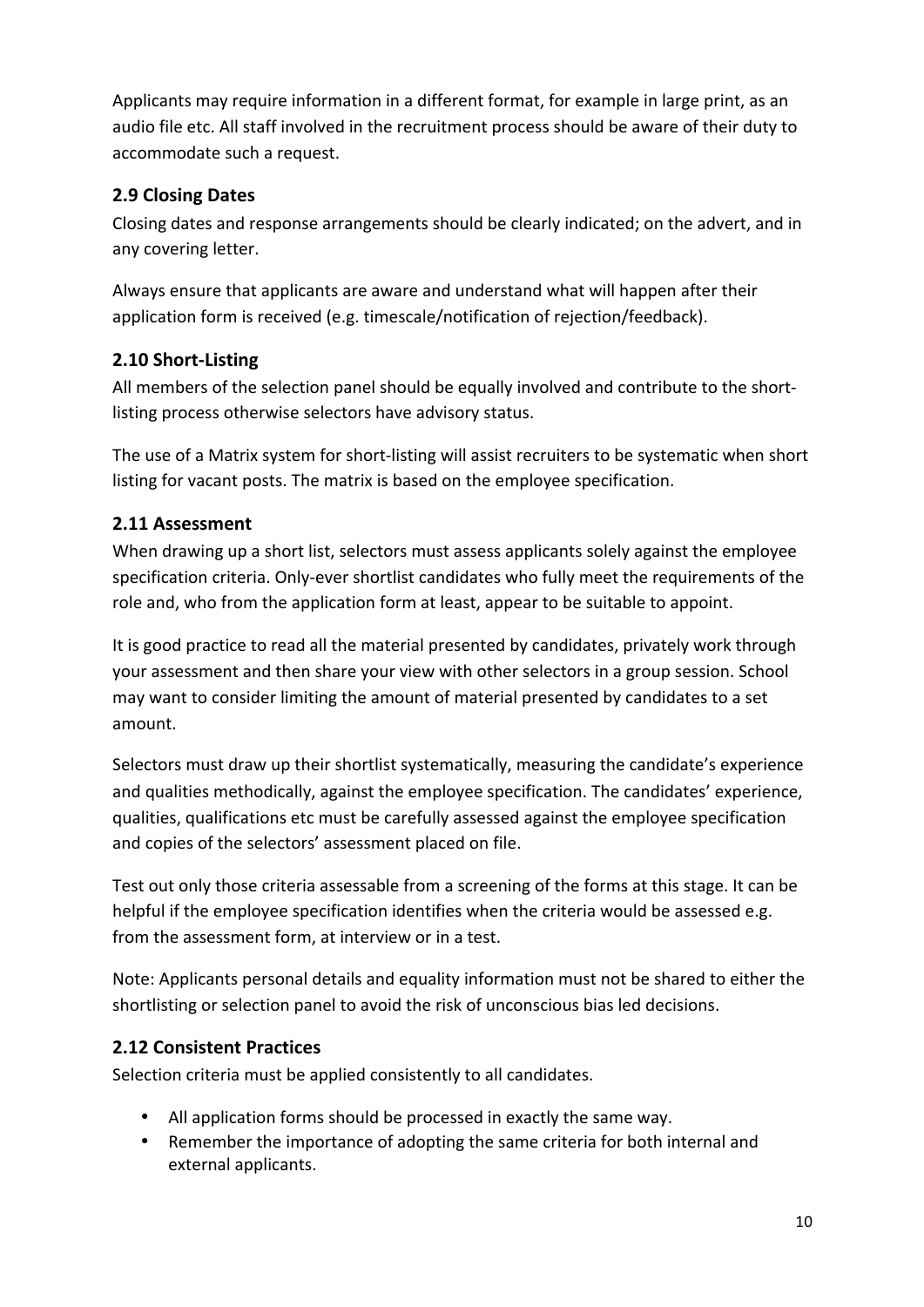- Beware of short-listing known candidates especially those within the section/workplace for the sake of interview experience or to meet their heightened expectations.
- Never take account of pressure to shortlist a particular candidates this can potentially be discriminatory and is unlawful.
- Ensure all shortlisted applicants receive the same invitation to interview letter/details and supporting material within the same timeframe and ensure the letter contains information on how to inform the panel of any special requirements needed for the day of the interview.

### **2.13 Rejecting Candidates**

Unsuccessful candidates will receive a rejection email sent via Vacancy Filler.

### **2.14 Declaration of Interest or Relationships**

Any member of a selection panel should make a declaration if any applicant is a relative or a friend from outside the work environment. Employees/applicants also have a duty to declare any interest that they may have in respect of any aspect of the Trust's business. It is the Recruiting Manager's responsibility to ensure that if an applicant declares an interest or relationship with someone within the Trust that the person concerned does not take any part in the recruitment process. If the Recruiting Manager themselves identify that

they have an interest or relationship with an applicant they will declare this immediately and remove themselves from the recruitment process.

### 3.0 Objectives of the Selection Process

The final selection is not just a test of the candidates. It is also a test of the interviewer's ability to listen, probe, assess - and, above all, to be objective and fair.

- To determine each candidate's suitability for the job as measured against the employee specification.
- To maintain the image of the Beckfoot Trust as a good employer.
- To select the right person for the job.

### **3.1 Selection Methods**

The role and function of the Chair of the selection process is absolutely crucial to its effective management.

The interview is the most commonly used method of assessing candidates for appointment but there may be some aspects of the job requirements which cannot be tested in interview and for which different forms of assessment are necessary e.g. presentations, practical activities, specific skills exercises etc.

- Provide candidates with an outline of the process they will be expected to undertake.
- Be objective; seek to identify each candidate's abilities and potential contribution.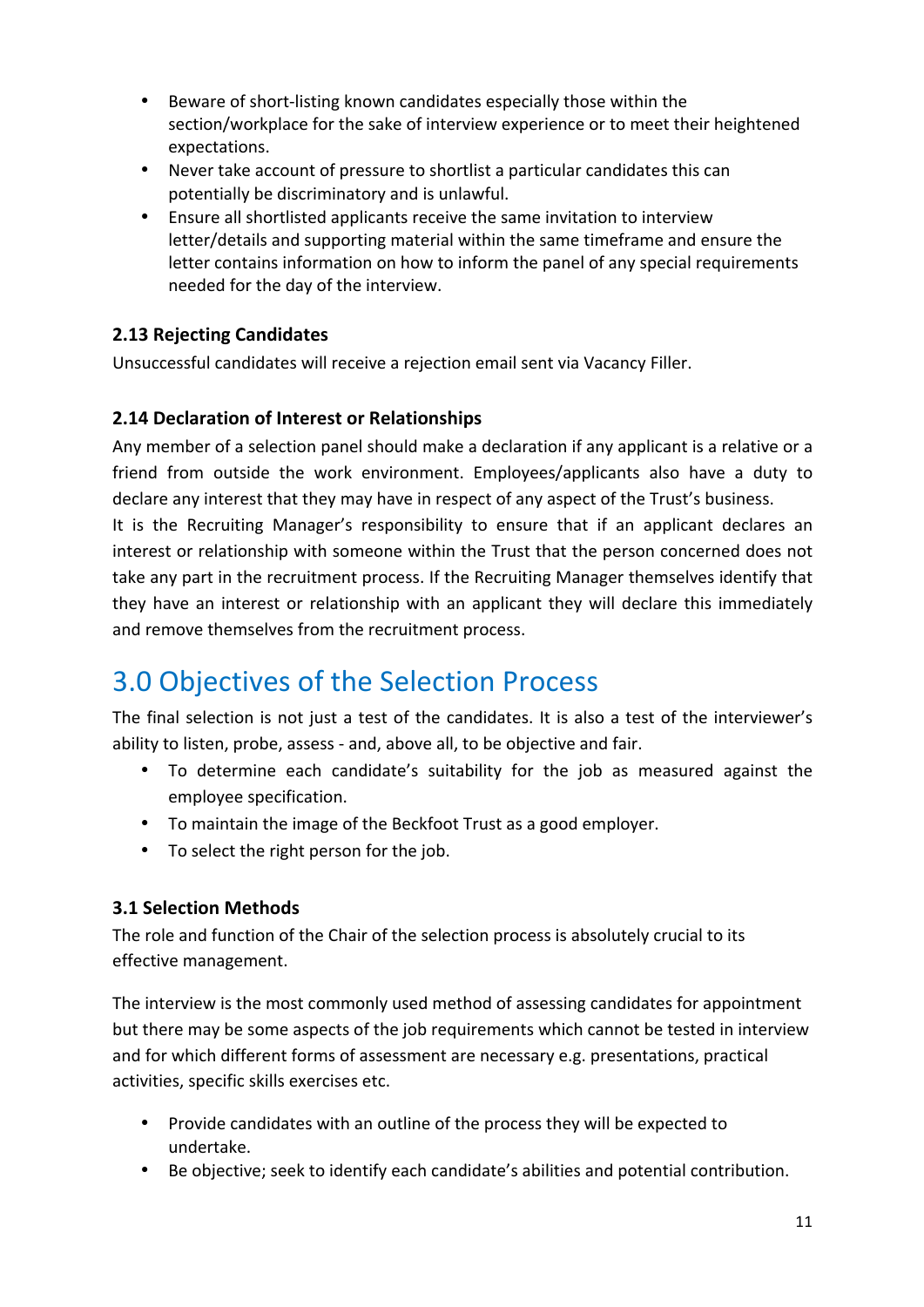- Set exactly the same standards for all candidates and assess against these agreed scoring ratings/criteria. Never make generalised assumptions about individuals based on your perception of them.
- Each individual should be assessed according to his/her personal capability to carry out the particular post. It should not be assumed that certain kinds of candidate are more or less able to perform certain occupations or duties.
- Always focus on questions related to the job and to those requirements set out in the employee specification.

It is important that selectors are aware of cross-cultural communication issues such as language, culture and non-verbal behaviour which may affect candidates from varied backgrounds and/or cultures.

The questions to be asked at the interview should, therefore, be well thought out and decided upon beforehand. As far as possible, the same questions should be put to all the candidates in order to avoid treating one candidate less favourably than another. However it is possible to ask supplementary questions of the candidates which will be specific to the individuals. 

The venue for interviewing candidates needs to be convenient and accessible, with disabled parking facilities. You should also consider whether the venue has disabled toilets and whether the rooms being used for the process are accessible, with level access.

### **3.2 Testing**

Certain occupational tests must only ever be used by trained and qualified administrators. Poorly designed tests may leave the school open to allegations of unfair procedures and practices where they are not validated against job related skills and linked to the employee specification criteria. Selection tests of any kind must be free of unjustifiable bias, relevant to the job and reasonable adjustments must be made to enable disabled people to participate and compete on equal terms. It is good practice to inform candidates when inviting them to interview, that they will be undertaking a test, give a brief outline and explain how to inform you if they require reasonable adjustment(s) to be made. If they chose to not inform you prior to the day but is apparent once they arrive for the test, you are still obliged to make any adjustments which are reasonable. However, you do not have to adapt a test to the point where it no longer tests whether someone would be able to do the job or not.

The use of psychometric (or personality profile) tests requires professional expertise within the selection process and it is recommended that they are not used as a "cut-off device" to reject candidates.

You should seek advice from the school HR team where you are using practical/vocational or other testing techniques.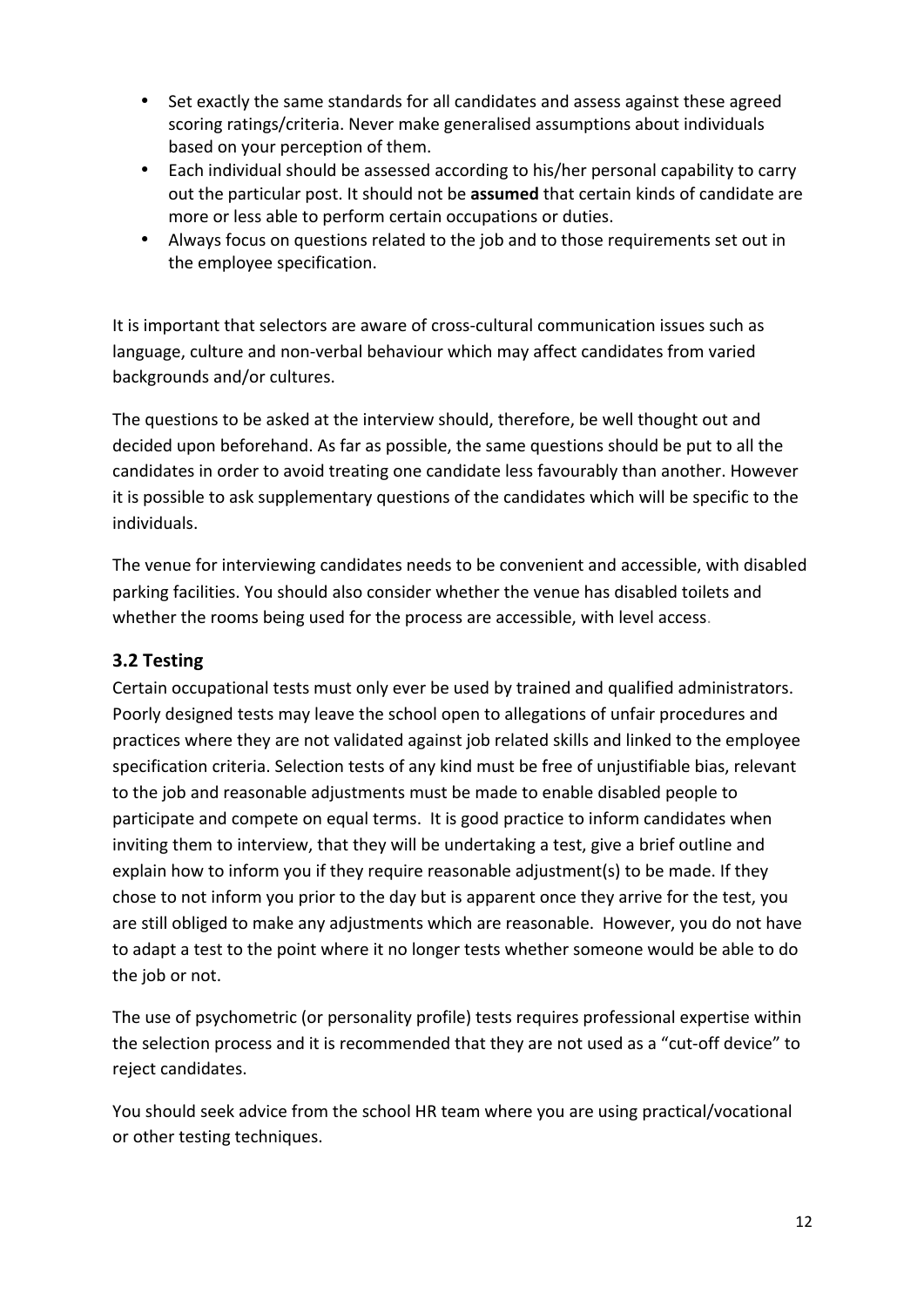# 4.0 Decision Making

Relevant and objective selection criteria should be used, and it should be clear from the documentation how the final decision was reached. Scoring records will also be useful if the decision is later challenged on the grounds of discrimination.

The final decision must be based on the job description and employee specification using agreed criteria and defining the standards required to perform the job. Each candidate must be measured against these benchmark requirements. A disabled candidate's ability should be considered after reasonable adjustments have been made. It is good practice to involve the candidate, by discussing adjustments within the interview process, rather than assuming or guessing what would be effective / appropriate.

Members must ensure they have sound and accountable reasons why all candidates were not selected at any stage and take into account all the evidence they have collected. The selection panel should normally unanimously agree their final selection and formally record this. Where there is no ideal candidate school should consider whether it may be better to re-advertise the post rather than offering the role to the second best candidate.

School should record reasons for rejection based on the employee specification requirements. All selection assessment records should be handed to the Chair of the panel. Although the Data Protection Act does not specify any particular retention periods for selection data it stipulates that personal data should not be kept longer than necessary for the purpose for which it was processed. The retention times should be based on business needs, but it is advisable that applications and interview records should be kept for approximately 12 months after notifying unsuccessful candidates. This takes into account the fact that an applicant can bring a claim for discrimination within 3 months from the date of the rejection for the role, but also that this time limit can be extended where a Tribunal feels it is 'just and equitable to do so'.

# 5.0 Confidentiality

Information obtained within the whole selection process will be treated as confidential. All information will be handled sensitively and used only for its proper purpose. Comments about specific candidates' performance will not be revealed outside the process (except, of course, personal feedback to individual candidates where they have requested this).

# 6.0 Safer Recruitment Practice

The Trust will comply with national and local guidance on safer recruitment practice. The schools within the Trust will be committed to safeguarding and promoting the welfare of children and young people and expects all staff and volunteers to share this commitment. Further information can be found in the CHILD PROTECTION AND SAFEGUARDING POLICY.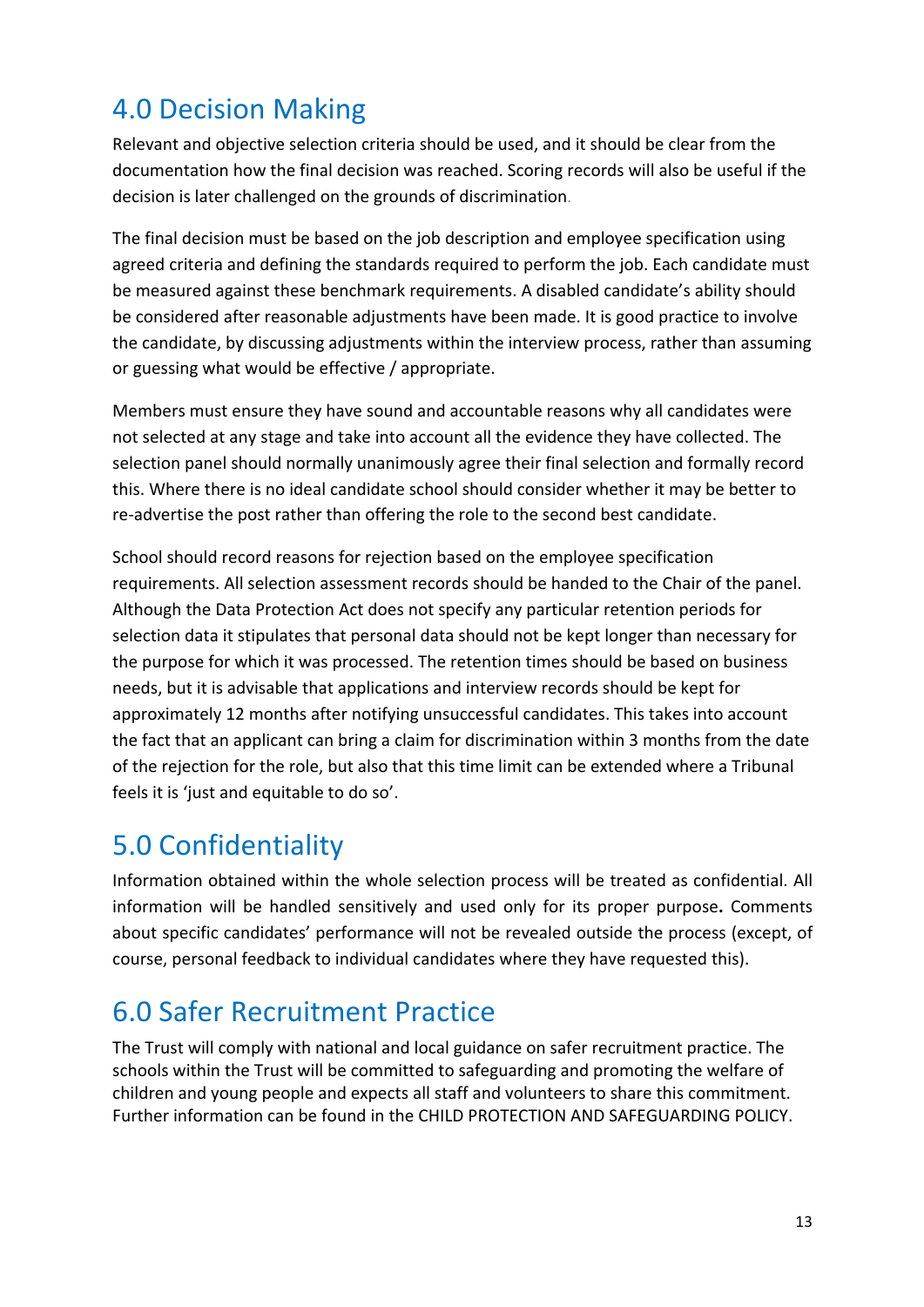# 7.0 Training and Monitoring

The Trust Board of Directors with a responsibility for recruitment and selection will be aware of their legal obligations under existing employment legislation.

From  $1^{st}$  January 2010, the School Staffing (England) Regulations (2009) states that the Governing Body must ensure that any person who interviews an applicant for any position or where there is a selection panel established for that purpose, at least one member of that panel or group should have completed the safer recruitment training as approved by the Secretary of State. It is best practice for Headteacher recruitment that this would be a non-staff director. The Safeguarding Children and Safer Recruitment in Education document advises refresher training to ensure that knowledge and skills are kept up to date.

Safer Recruitment is a training package developed for Headteachers, Directors and other recruiters which aim is to improve recruitment processes in schools to help identify, deter and reject applicants who might be unsuitable to work with children and young people. The Safer Recruitment training provides valuable background information, advice about a safer school culture, best practice suggestions and practical advice to strengthen safeguards against employing unsuitable people. It is recommended that training is refreshed every 5 years. 

Where the Trust is involved in the recruitment process; for example in Headteacher recruitment; it is recommended that they involve the person who has undergone the safer recruitment training at all stages in the recruitment process.

# 8.0 Employment Checks

Governing bodies must undertake the relevant employment checks (in respect of Regulations 12 and 24 of the School Staffing (England) Regulations) to establish:

The preferred candidate's identity

Their qualifications: and

Their right to live and work in the UK

Schools must act in accordance with the Immigration Asylum and Nationality Act 2006. The Act requires employers to establish the eligibility of people to work in the UK before their employment is confirmed. It is a criminal offence to employ someone who is subject to immigration control and:

- Who does not have current and valid permission **to be in** the United Kingdom or
- Who does not have permission **to work in** the UK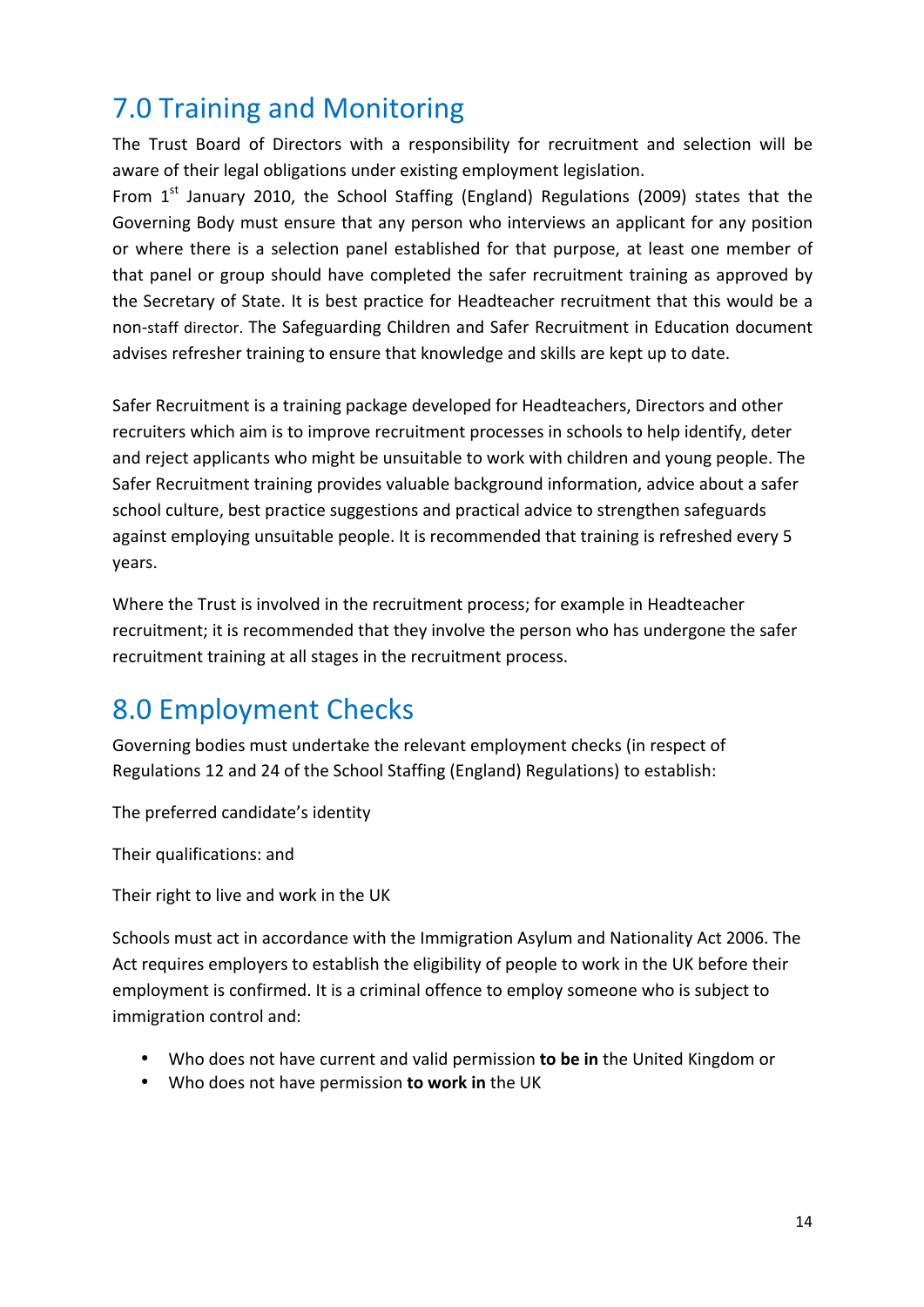Employers may be liable for a civil penalty of up to £20,000 for each illegal worker employed. A new offence of knowingly employing an illegal worker may be liable to imprisonment, to an unlimited fine or both.

To ensure that recruitment practices are not discriminatory, all short listed applicants (regardless of their race, nationality, or ethnic or national origin) must be asked to produce original documents as evidence of their right to work in the UK. For further advice on the Right to Work in the UK please see HR.

Once there is a preferred candidate and before any appointment is made, the Headteacher or Board should: 

- Take up references from the applicant's current or former employer, following up with the author of the references if there is **anything** that appears to be contradictory or incomplete.
- Consider asking the candidate's current employer for details of any capability history in the previous two years, and the reasons for this.
- Consider whether the candidate has the necessary health and mental fitness to teach, including whether any reasonable adjustments are required to enable the individual to provide effective and efficient teaching (as required by the Education (Health Standards) (England) Regulations 2003). Governing bodies should ensure that their recruitment policies and practices comply with the Equality Act 2010 as well as the Education (Health Standards) (England) Regulations 2003

When making any appointment, due consideration must be given to the requirements of equalities legislation and to best employment practices. When sharing information, governing bodies should ensure that they act in accordance with the Data Protection Act 1998 and data protection principles, making sure that the information provided to prospective employers is fair and transparent. It is good practice to make teachers aware in the school's policies that information about performance and capability will be provided to potential employers when requested. Similarly, when requesting information, governing bodies should explain why information is being sought, what it will be used for and how long it will be retained.

# 9.0 Teachers Status Check

All teacher and senior leadership candidates will be checked for any sanctions on their record via the Department for Education's Secure access portal. A copy will be kept on the appointed candidates file and recorded on the Single Central Register.

### 10.0 References

The purpose of seeking references is to obtain objective and factual information to support appointment decisions. They should always be sought and obtained directly from the referee. Schools should seek two references, one of which must be from the current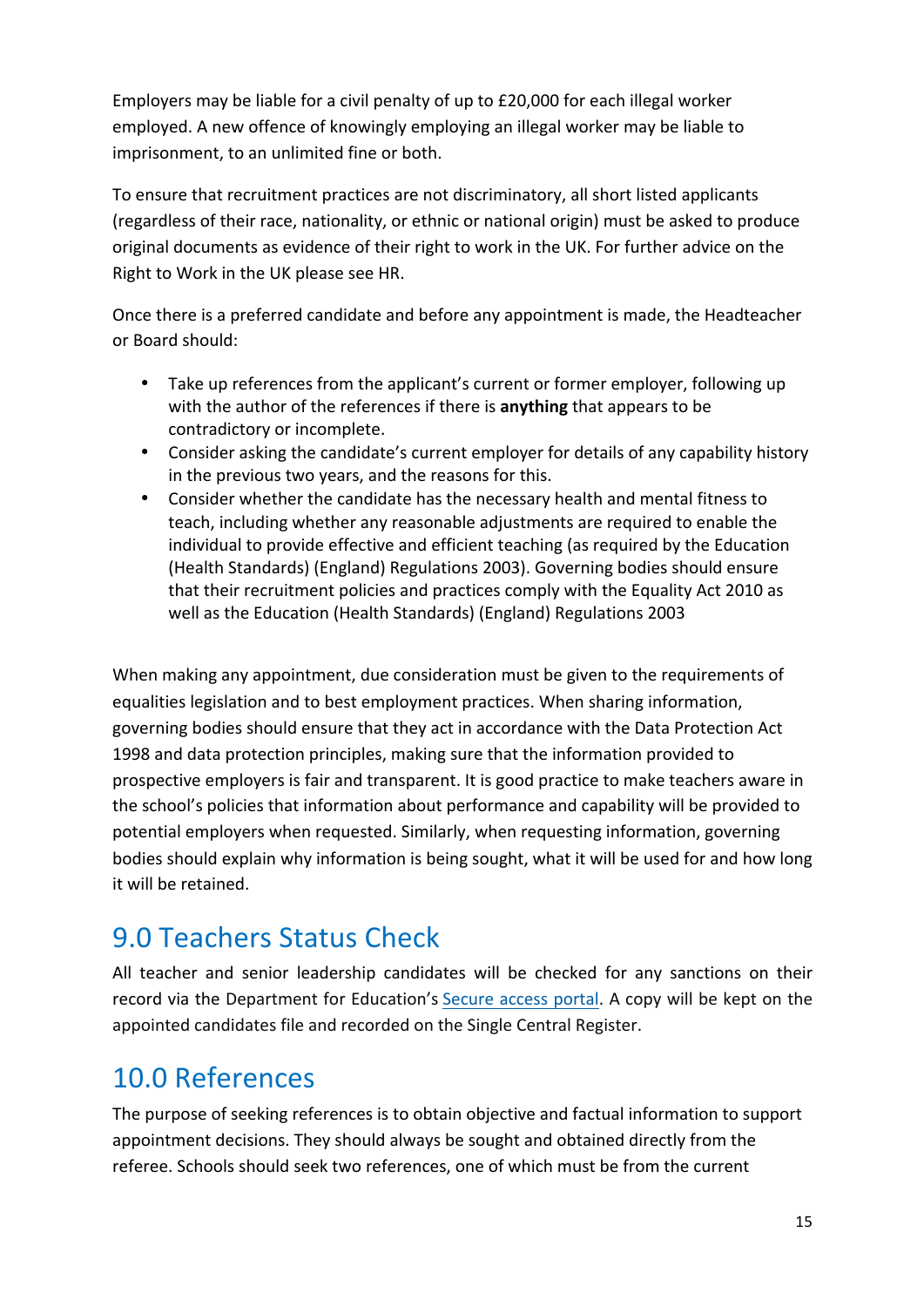employer and preferably another from a previous employer, unless the candidate has no previous employer in which case references from their university/college tutor (or someone in a similar position of authority) is acceptable. If the candidate already works for the school, a reference will be sought from the Headteacher. References from friends and family members are not acceptable. It is recommended that references for shortlisted candidates are obtained prior to the interview; however the panel should not have sight of these until they have selected the candidate.

If the references provided by the candidate do not cover a period of 5 years employment, it is recommended references should be sought from previous employers. Verbal references will not be accepted in any circumstances.

For posts in schools, the line manager will verify references (once opened after selecting the preferred candidate) to check:

- The organisation the referee works for exists
- The referee's relationship to the candidate
- The name and job title of the referee match what the candidate has stated
- The referee was the author of the reference received by the school
- The information given in the reference (candidate's job title, dates of employment, reason for leaving match what has been provided in the application form and through the interview and selection process

References should not be sought at an early stage for use as an aid to short-listing.

References should not request details about the candidate's sickness record or disability, in order to ensure that they comply with the Equality Act 2010. Such information regarding the candidate's sickness record should be obtained after interview and for the successful candidate only.

References should be held by the Chair of the selection panel until after the final decision has been made and only at that stage should the reference of the successful candidate be shared with other members of the panel.

The use of references is best restricted to the identification of contra-indicators, in other words information as to why a particular candidate might not be suitable for appointment. If an appointment is not to be confirmed due to "unsatisfactory" references the panel should ensure that the decision is fair and reasonable and based on justifiable grounds.

A formal offer of employment should not be made until references and a DBS check that is satisfactory to the school have been received.

It is not good practice to request references for some of the short listed candidates (unless they have so requested), and not for others, as this could lead to perceptions that some candidates are being treated more or less favourably than others. It is a breach of the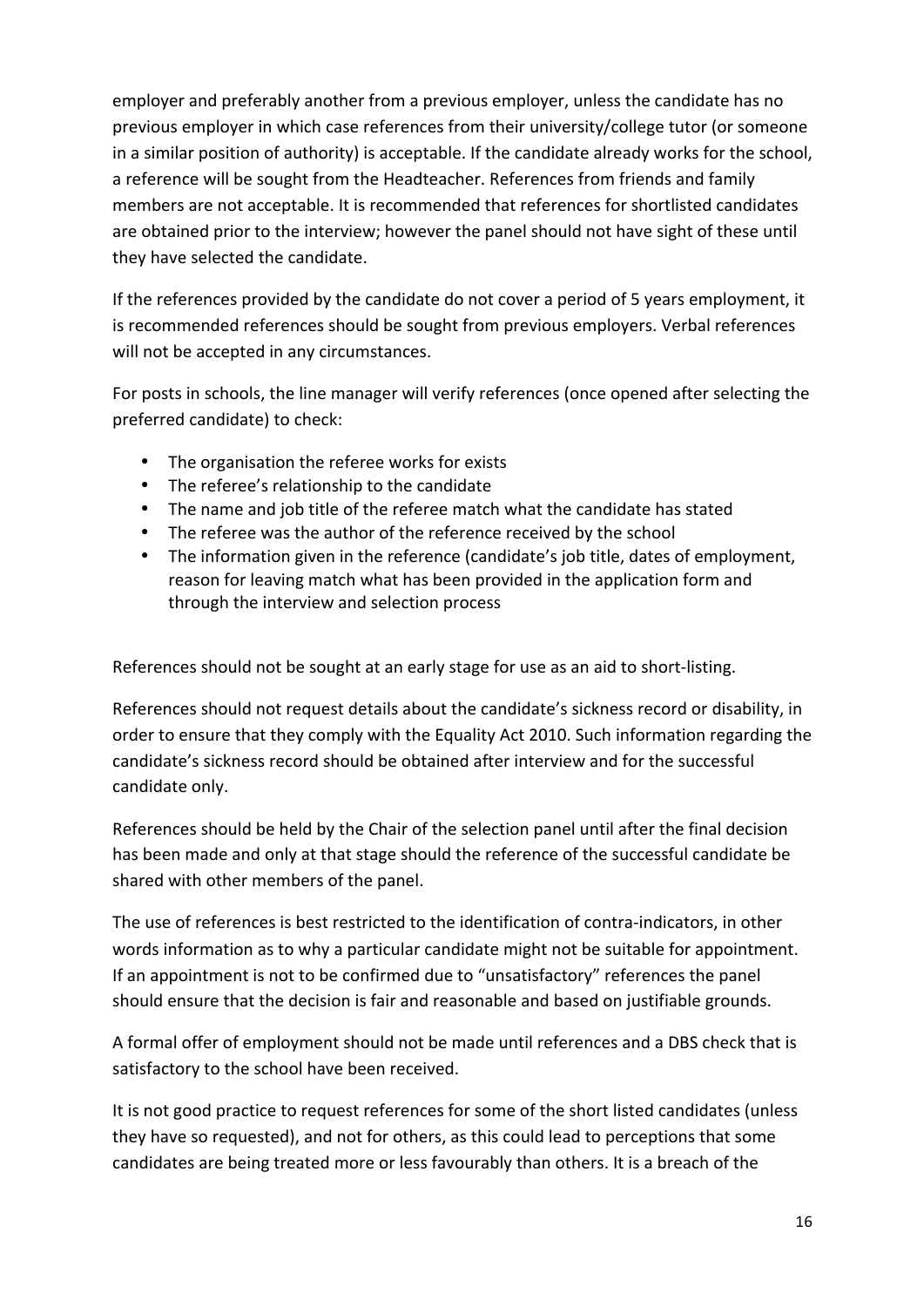applicant's confidentiality to seek references, or make informal enquiries, from any person other than the applicant's nominated referees.

Where the reference is unclear or hints at problems it is advisable to telephone the referee in order to clarify the information. Notes of the telephone conversation should be made.

All employees must undergo vetting by the Disclosure and Barring Service (DBS) **prior** to commencing employment. The DBS helps employers make safer recruitment decisions and prevents unsuitable people from working with vulnerable groups, including children. It replaces the Criminal Records Bureau (CRB) and Independent Safeguarding Authority (ISA) and was formed under the Protection of Freedoms Act 2012.

It is illegal for anyone barred by the DBS to work, or apply to work with the sector (children or adults) from which they are barred. It is also illegal for an employer to knowingly employ a barred person in the sector from which they are barred.

If the candidate has revealed information about a criminal background the panel must decide whether, in relation to the post in question, the nature of their background is sufficiently serious to justify non-selection for the post. In the event of the panel deciding not to select on the grounds of a declared criminal background advice must be sought from Human Resources before further action is taken.

It is important to note that the possession of a criminal background does not

automatically debar an applicant from employment.

All information about previous convictions given by applicants must be treated in the strictest confidence.

Failure to disclose previous offences or pending legal action for posts could lead to the offer of employment being withdrawn.

# 11.0 DBS Checks and Access to the Schools Within the **Trust**

### **11.1 The School Day**

The Trust's DBS Policy is operational during the School Day which for this purpose is regarded as 7.30am to 2.45pm. Outside these times, the Trusts operate as 'extended Trusts' and therefore include for the possibility of increased Community Group activity. Safeguarding is equally highly regarded during these times but the responsibility for it is more widely shared by those using the facilities.

### **11.2 DBS Checks Returned with a Disclosure**

The Trust recognises that in some cases DBS checks will include disclosures of past criminal activity. This is not of itself a bar to inclusion on the Single Central Record. In all such cases,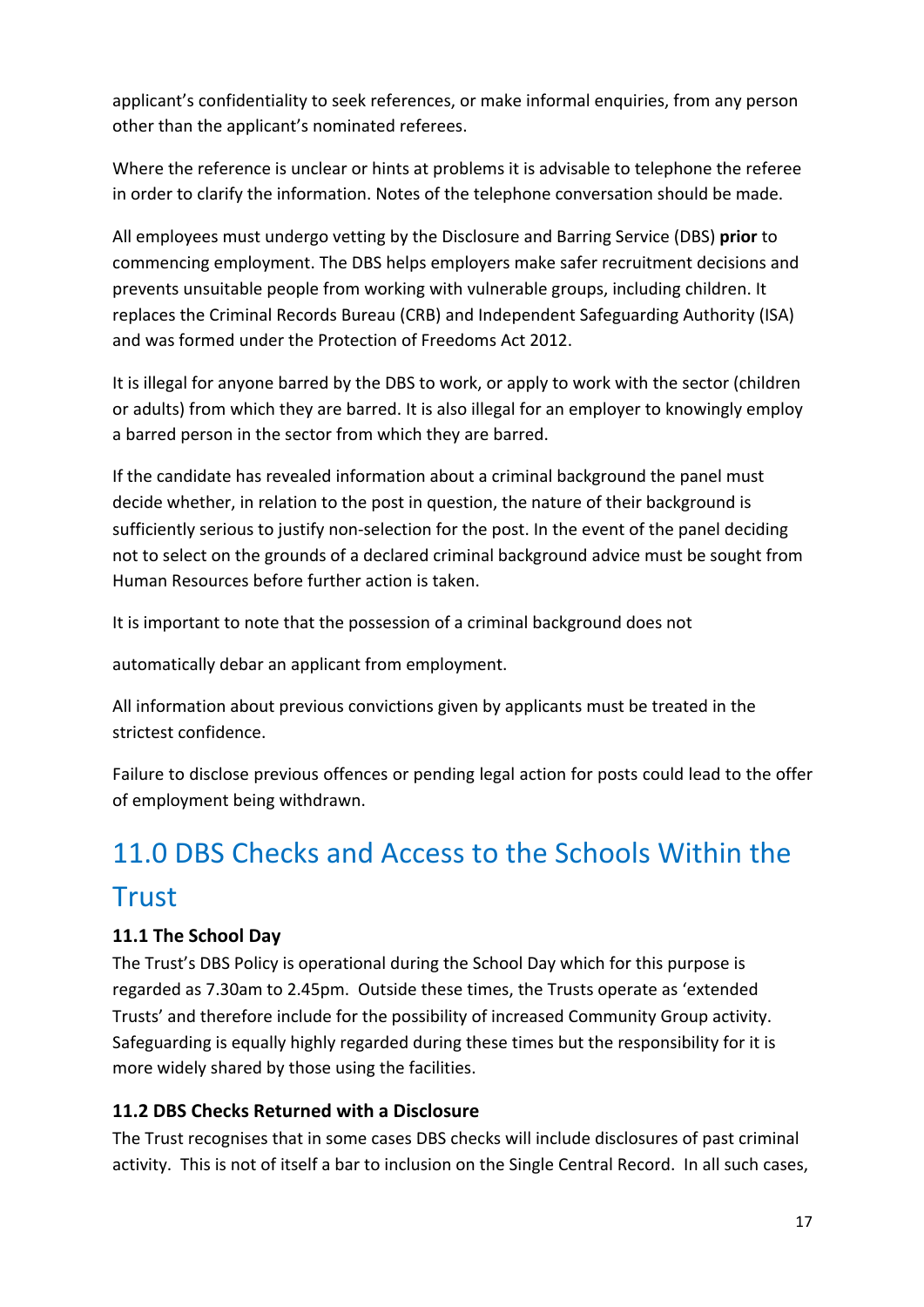the Headteacher will complete a risk assessment, taking advice as necessary, and decide if the individual is considered appropriate to include on the SCR.

It is the Trust's understanding that other Authorised Bodies completing DBS checks that are recognised by the Trust will complete similar risk assessments in the event of a DBS Check disclosure.

### **11.3 Updating DBS Checks**

There is a rolling system of replacing DBS checks every ten years at the Trust. For Special Schools this is every three years. In addition, there is an interim declaration. every five years where each employee signs a declaration stating that no criminal conviction etc has occurred since their DBS check.

Individuals may choose to join the DBS Update Service at the point an application for a new DBS check is made, enabling future status checks to be carried out to confirm that no new information has been added to the certificate since its issue. This allows for portability of a certificate across employers. Before using the Update Service, schools:

- obtain consent from the applicant to do so;
- confirm the certificate matches the individual's identity; and

• examine the original certificate to ensure that it is for the appropriate workforce and level of check, e.g. enhanced certificate/enhanced including barred list information.

Schools can subsequently carry out a free online check within the same agreed timescales as all other DBS checks. This would identify whether there has been any change to the information recorded, since the initial certificate was issued and advise whether the individual should apply for a new certificate. Individuals will be able to see a full list of those organisations that have carried out a status check on their account.

### **11.4 Audit of Practice**

In order to audit the policy, schools within the Trust holds a Central Record of recruitment including:

- 1. A DBS summary record spreadsheet for all staff and regular visitors
- 2. Checklist for Interviews (recording identity and qualification checks) of applicants
- 3. References and application forms are held in the personnel files of appointed staff
- 4. Confirmation that successful applicant has a clear DBS check that is held in their personnel file.

### 12.0 Overseas Applicants

Where candidates have lived outside the United Kingdom, they must undergo the same checks as all other staff in schools, including obtaining enhanced DBS certificates with barred lists. Where appropriate, further checks will also be made. These checks will be undertaken by HR/Cluster Business Manager and will include (but are not limited to)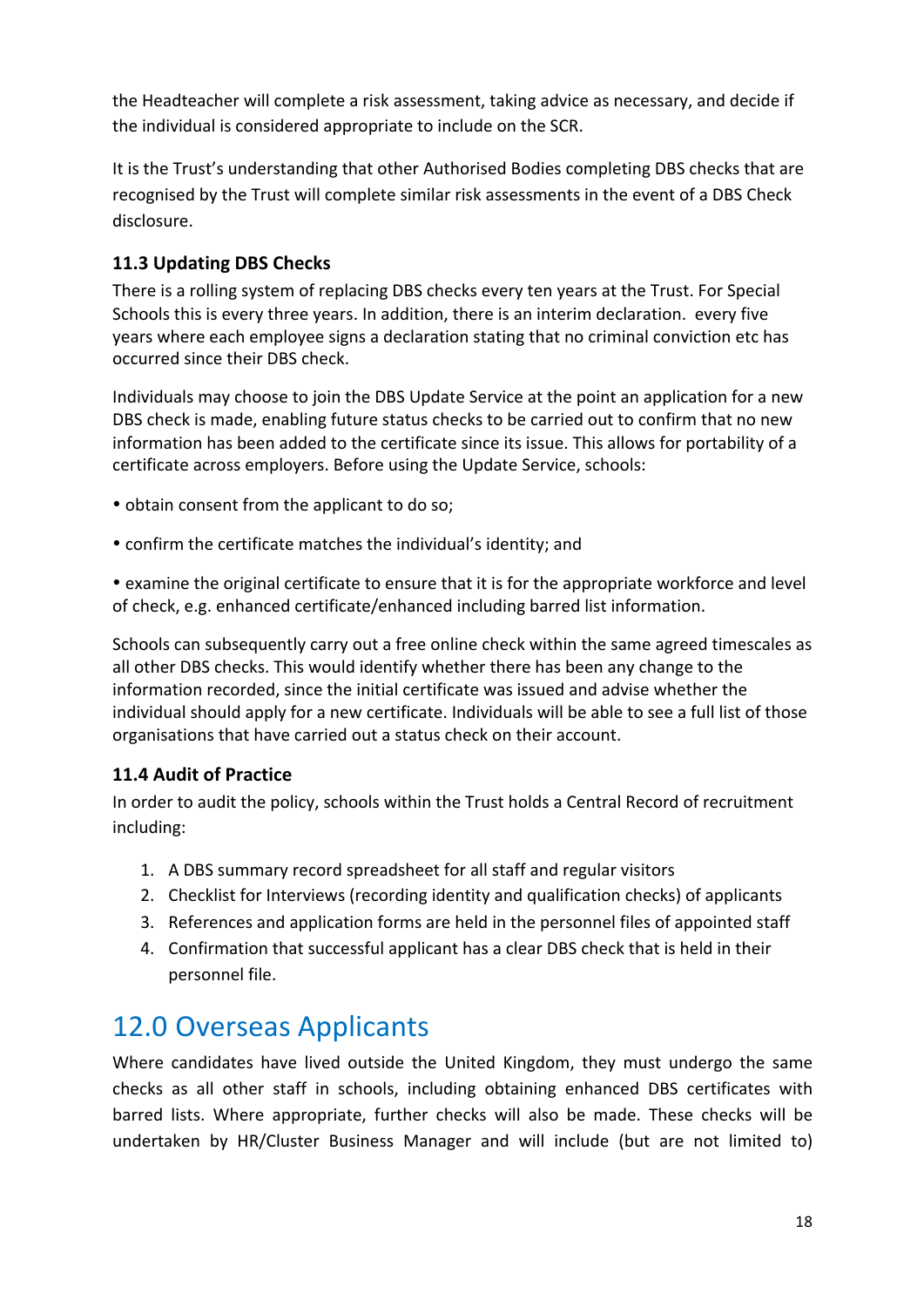verifying the candidate's references by telephone and seeking a criminal record statement from their country of origin.

Overseas-trained teachers (OTTs) may be employed to teach in state maintained and nonmaintained special Trusts in England for a limited of period of up to four years (see below).

OTTs are able to apply for Qualified Teacher Status to enable them to work beyond the initial 4 year period. For more information, see the gov,uk website.

### 13.0 The Four Year Rule

To be eligible to work for the permitted four years, OTT's must meet all of the following conditions:

- have qualified as a teacher in a country outside of the UK
- have completed a course of teacher training that is recognised by the competent authority of that country
- are employed in maintained schools and non-maintained special schools, but not a pupil referral unit

OTTs are allowed to teach in state maintained schools and non-maintained special schools in England as unqualified teachers for four calendar vears. However, they are not permitted to teach in pupil referral units (PRUs), alternative provision academies or alternative provision free schools until they have been awarded qualified teacher status (QTS).

An OTT is allowed to work as an unqualified teacher and the four year period begins on the first day the individual taught in a state maintained school or a non-maintained special school in England and expires exactly four years later regardless of whether the OTT has taught throughout the four year period.

It is essential that schools make OTTs aware on their appointment that there is a legal limit on the length of time they are allowed to teach without QTS. It is strongly recommended that the following action is undertaken by OTTs either before or shortly after arrival in the UK: 

- They arrange a check with UK NARIC to establish whether their home qualifications are equivalent to a UK first degree and also to a GCSE grade 'C' in maths and English (and science if the person is a primary teacher). It is important these checks are carried out at an early stage as some teachers may need to top up their qualifications before they can undertake QTS training and extra time is not available for this purpose.
- They arrange to undertake an employment-based training course leading to QTS by contacting the National College for Teaching and Leadership (previously the Teaching Agency) Teaching Information Line.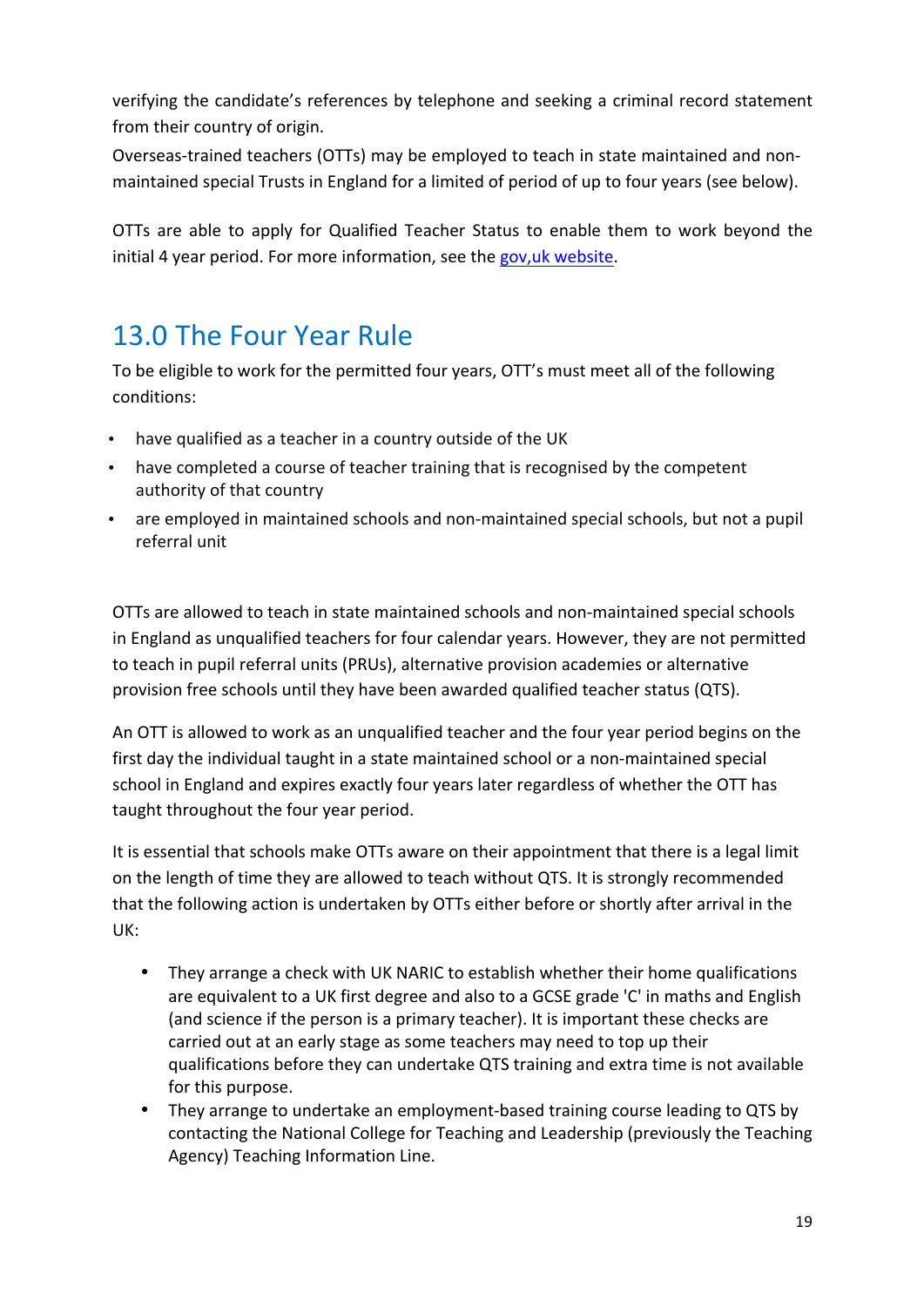### **13.1 The Position of OTTs After Four Years**

In order to teach after the initial permitted four years periods, OTTs must have been awarded QTS. OTTs who have been awarded QTS by the end of their four year period become qualified teachers and are allowed to continue teaching subject to UK Border Agency permission if required under the terms of their UK entry.

It is unlawful for OTTs to continue teaching in state maintained schools and non-maintained special schools in England beyond four years if they have not been awarded QTS unless there is another legal basis to teach. OTTs without QTS may only continue teaching after four years if:

- They have taken statutory maternity, paternity, adoption, shared parental or parental leave or pregnancy related absences during the four-year period. In such cases, the OTT is eligible for extra time equal to the amount of statutory maternity, parental, shared parental, adoption or parental leave taken under the Employment Rights Act 1996. For example, if a teacher has taken 34 weeks statutory maternity leave during her their four-year period, she is they are allowed an extra 34 weeks to obtain QTS.
- **•** They are being employed as an Instructor. Instructors can teach subjects, including vocational training, that require special qualifications or experience (or both).

### 14.0 Instructors

An instructor is defined; as in the 2012 specified work regulations; as:

"....a person appointed to give instruction in any art or skill or subject or group of subjects *(including any form of vocational training), where special qualifications or experience or both* are required in order to carry out the specified work".

Since 1 September 2012, an instructor can be employed even if there's a suitable qualified teacher, graduate teacher, registered teacher or teacher on an EBITT scheme available for appointment to give instruction but an instructor can still only be employed to teach subjects or courses that require special qualifications and/or experience. An OTT's role should not be re-classified to an instructor unless they meet this requirement. It is important to note that an unqualified teacher can't lead a class and as such instructors should also not be used in this way. Instructors can only be paid on the unqualified teachers' pay scale. 

Instructors are unqualified teachers who may teach pupils where specialist qualifications and/or experience are required. There is no generic definition of skills, qualifications and experience, but the appropriate types are decided by the individual headteacher based on the subject they are teaching. Instructors may now be appointed as a first choice and on a permanent basis. Schools decide who is best qualified to teach subjects where specialist knowledge and experience are required.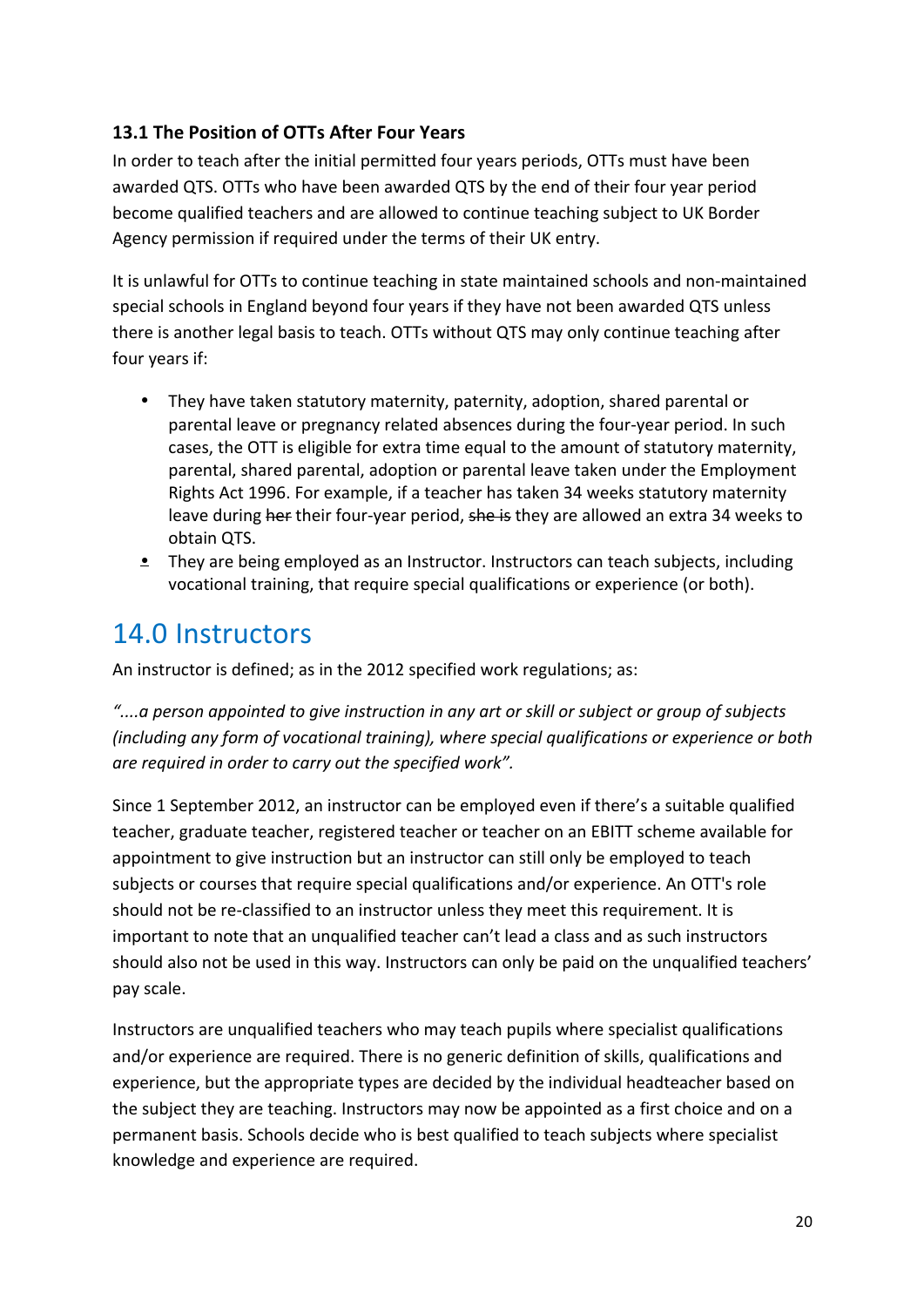# 15.0 Withdrawing a Job Offer

All offers of employment are made on a provisional basis, subject to all necessary clearances being successfully completed. This means that you are able to legally withdraw an offer of employment should you need to do so. You will need to weigh up the information available before making a decision.

If you wish to withdraw an offer of employment, you should seek advice from your school HR team/Cluster Business Manager before doing so. Where the employee has already commenced work it ceases to be a job offer and you should also seek advice from your school HR team/Cluster Business Manager on the appropriate course of action.

School will need to consider what the appropriate course of action is where:

- The candidate is found to be on a barred list: or
- The DBS Disclosure shows  $s/h$ e has they have been disqualified from working with children by a Court: or
- An applicant has provided false information in, or in support of, his or her their application; or
- There are serious concerns about an applicant's suitability to work with children

In relation to serious safeguarding concerns school will need to report these to the police and/or DfE Children's Safeguarding Operations Unit. You should discuss this with your school HR team/Cluster Business Manager where unclear.

# 16.0 Medical Issues

The 2010 Equality Act limits the circumstances when an employer can ask general healthrelated questions before a job offer has been made. Prior to making an offer of employment to an applicant, health-related questions must only be asked to help the employer to:

- Decide whether there is a duty to make any reasonable adjustments for the person to undertake any part of the assessment/selection process:
- Decide whether an applicant can carry out a function that is essential to the job once reasonable adjustments are in place;
- Monitor diversity among people making applications for jobs;
- Take positive action to assist people with disabilities;

This means that applicants must not be asked, as a matter of course, to complete generic health questionnaires as part of the application process. A pre-employment questionnaire can be completed and referred to the EHWB unit for advice on reasonable adjustments to support a successful candidate.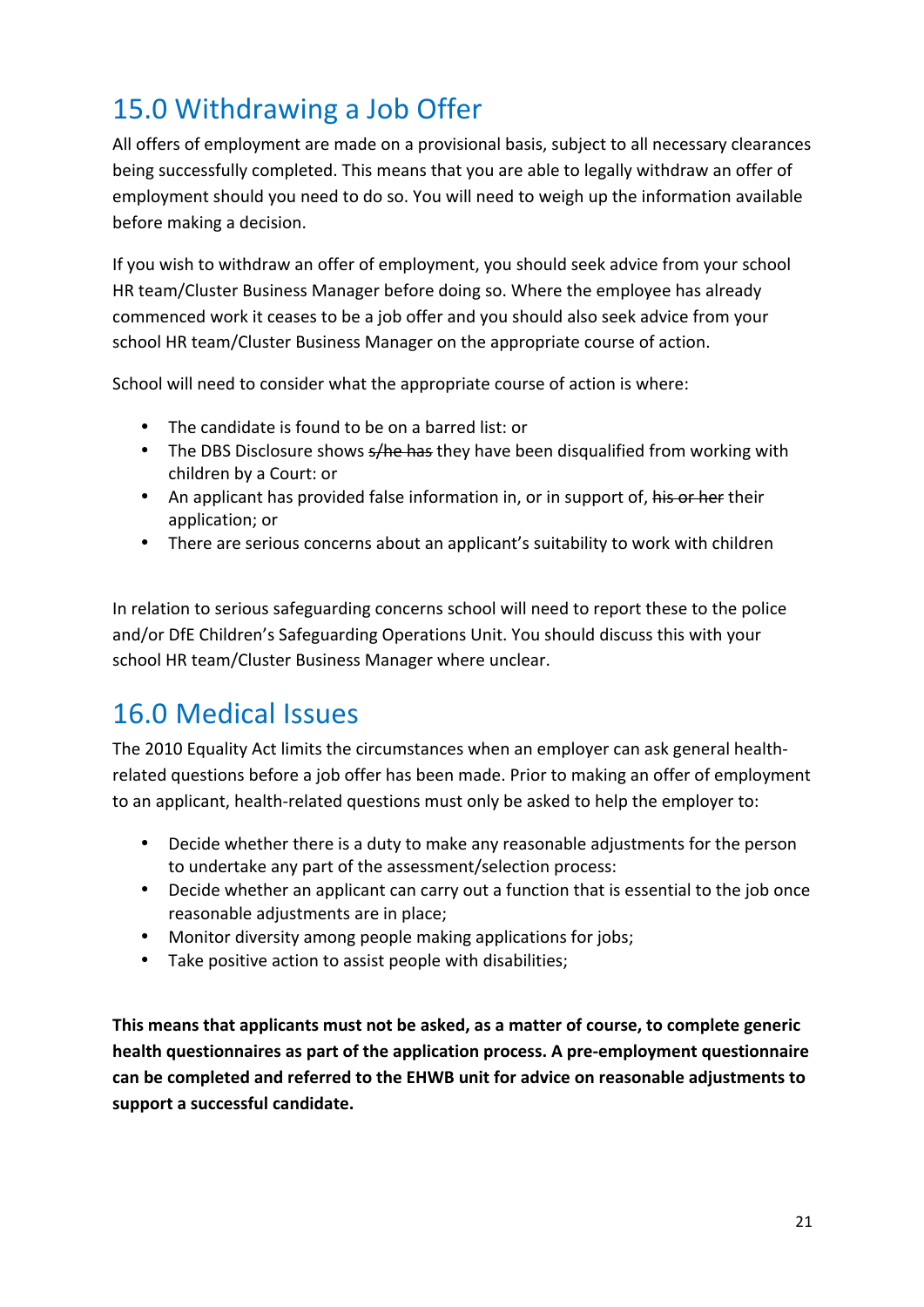# 17.0 Notification of Results of Selection Process

School should inform interviewed candidates as quickly as possible about the outcome. School should determine options concerning starting salary and terms for the successful candidates(s) in line with the schools pay policy and the School Teachers Pay and Conditions document. Differential terms must be justifiable and any negotiations within normal parameters.

### **17.1 Feedback to Candidates**

All short-listed candidates should be told of the outcome of their interview, and any unsuccessful applicants seeking information about why they were not selected, should be given honest and thorough feedback about their application at your earliest convenience.

To ensure consistency, one member of the interview panel should be designated to give such feedback or, alternatively, the interview panel could reconvene to meet the candidate(s) concerned. There should be an agreed message determined at the end of the selection process' final decision.

### 18.0 Review and Monitoring

At the end of each selection process, those responsible should review the decisions they have made and the procedures used to ensure they are confident that the approach adopted has reflected the school's commitment to equality. Selectors should be able to justify every decision taken and the process which has been adopted to arrive at their selection.

A note of the reason for rejection for each unsuccessful candidate must be made on the back of the application form. The reasons should relate to an area or areas of the employee specification.

The recruitment master file must be kept for at least 12 months and should contain key documentation. This should include interviewer's notes.

• It is always important to review the whole process on completion to ensure equality of opportunity has been observed and to set out, for future exercises, more proactive steps where candidates from under-represented groups have not applied/or have not performed as expected within the selection process.

### 19.0 Notifying Human Resources

Once all of the recruitment procedures are complete, all relevant documents for setting up a new starter should be sent to the school HR team/Cluster Business Manager.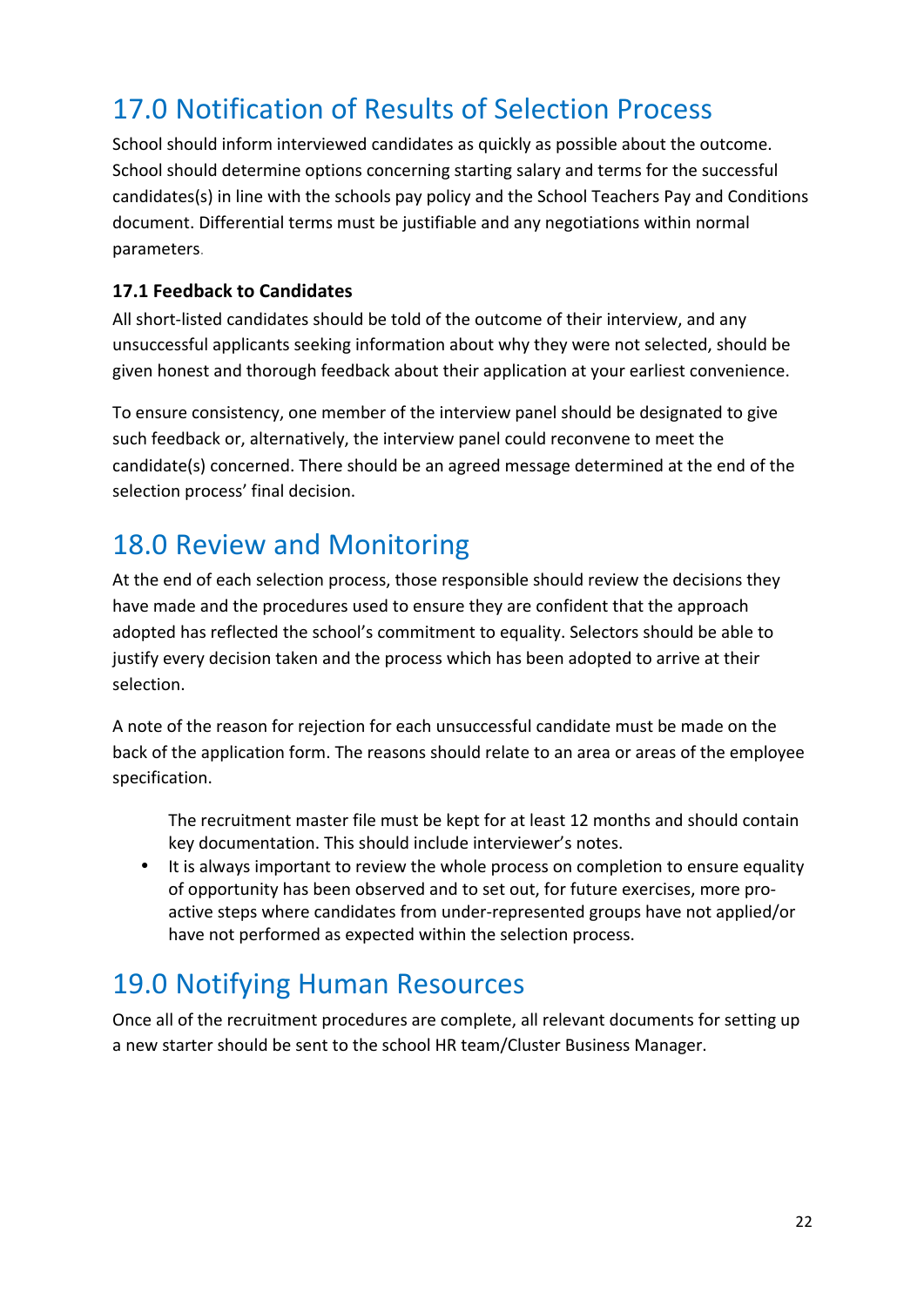# 20.0 Salary Assessment

The Trust is responsible for determining the starting salary of the appointee. School must undertake the salary assessment for any new starter in accordance with the School Teachers Pay and Conditions, the stated intention in the advertisement, and the Trust's Pay Policy.

Account may be taken of the previous experience of the individual and of the salary level in their current post.

# 21.0 Maintaining a Single Central Record (SCR)

The Department for Education's (DfE's) statutory safeguarding guidance, Keeping Children Safe in Education, explains in paragraph 165 that schools must keep a single central record (SCR) to demonstrate that they have carried out mandatory pre-appointment checks. The guidance explains that the SCR must cover:

- All staff who work at the school including supply staff to the school whether employed directly by the school or local authority or through an agency and have regular contact with children
- All others who work in regular contact with children in the school or college. This covers volunteers, Directors who also work as volunteers within the school, and people brought into the school to provide additional teaching or other experience for pupils but who are not staff members e.g. a specialist sports coach or artist

The record must indicate whether or not the following have been completed:

- Identity-name, address and date of birth
- Qualifications-where the qualification is a requirement of the job i.e. those posts where a person must have QTS;
- Evidence of permission to work
- DBS-for all those who require a check under the guidance and regulation applying at the time they were recruited
- Date that the check was evidenced
- Prohibition from teaching check
- Overseas checks (where necessary)
- Section S128 direction check (where relevant)

As well as recording whether or not various checks have been completed, schools are also required to keep copies of the following documents on staff personnel files:

- Documents used to verify the employee's identity
- Evidence of the right to work in the UK
- Evidence of the required qualifications

School should be aware that an applicant can allege discrimination against a potential employer although there is no direct employment relationship.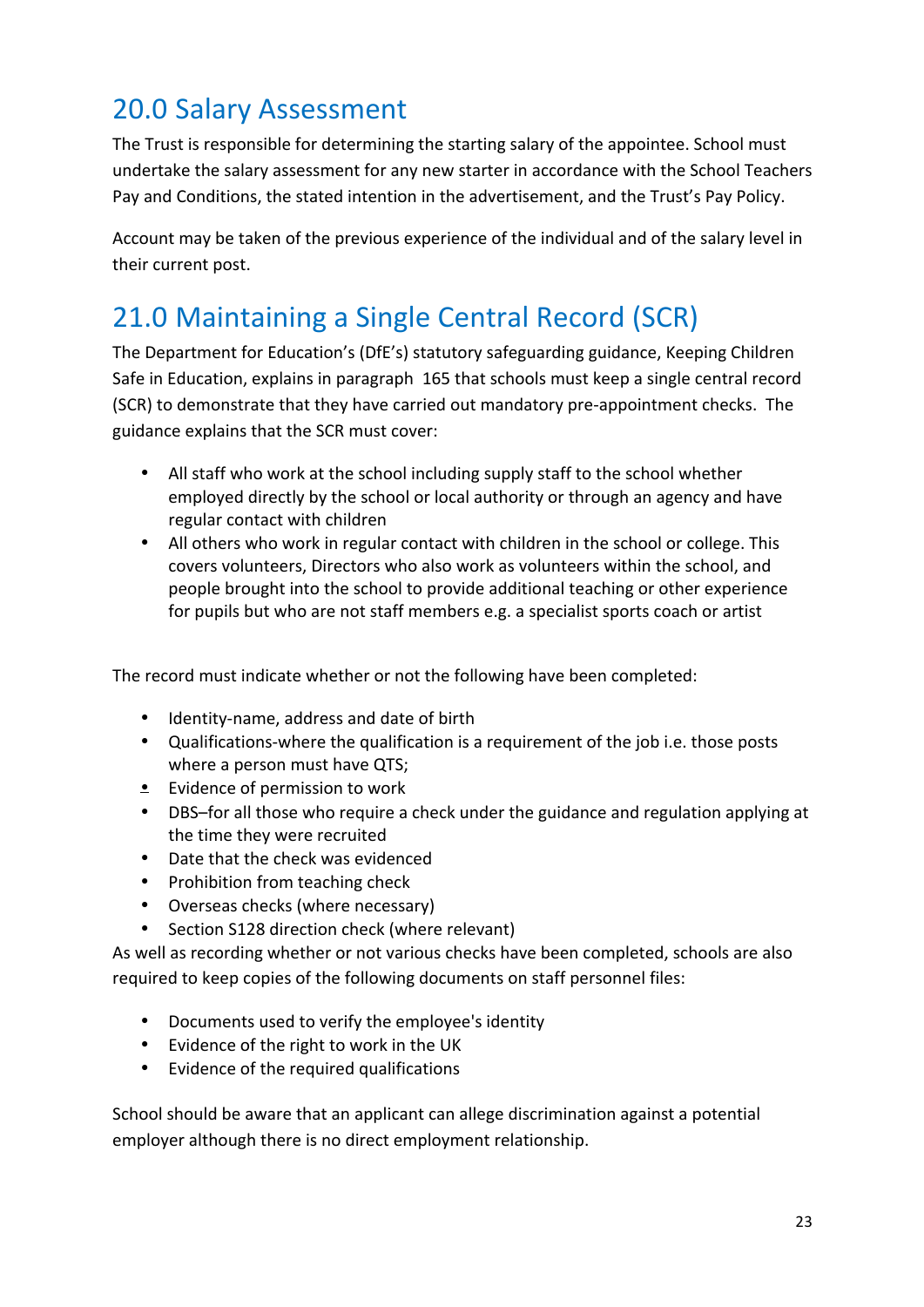Formal complaints about the recruitment process should be dealt with through the Trusts' complaints procedure.

Those people not included on the SCR but who could be found in the schools within the Trust include:

Occasional Visitors, Building or Maintenance Contractors and Board of Directors and these circumstances are described below.

# 22.0 Complaints

Schools should be aware that an applicant can allege discrimination against a potential employer although there is no direct employment relationship.

Formal complaints about the recruitment process should be dealt with through the Trust's Staff Discipline, Conduct and Grievance policy. If schools requires any further advice on this please contact your School HR/Cluster Business Manager.

# 23.0 Induction

### **23.1 School Specific Induction**

A systematic induction programme should be prepared to help the new employee adjust to the new social and working environment and to become effective in the job as soon as possible. People with disabilities may require particular reassurance and encouragement when taking up employment in a new role and a clearly structured induction programme is helpful to this end.

Headteachers should ensure that they follow the statutory induction programme for Newly Qualified Teachers where applicable.

The purpose of induction is to:

- Confirm the conduct expected of teachers and support staff within the school
- Provide training and information about the school's policies and procedures
- Support individuals in a way that is appropriate for their role
- Provide individual information about what support and assistance is available, and what reasonable adjustments will be made (acknowledging that these adjustments will be reviewed regularly as needs change)
- Provide new employees the opportunity to discuss any issues or concerns about their role or responsibilities; and
- Enable the headteacher or mentor to recognise any concerns or issues about the person's ability or suitability at the outset and take steps to address these in a timely manner.

The content and nature of the induction process will vary according to the role and previous experience of the new staff member but should include information about and written statements of: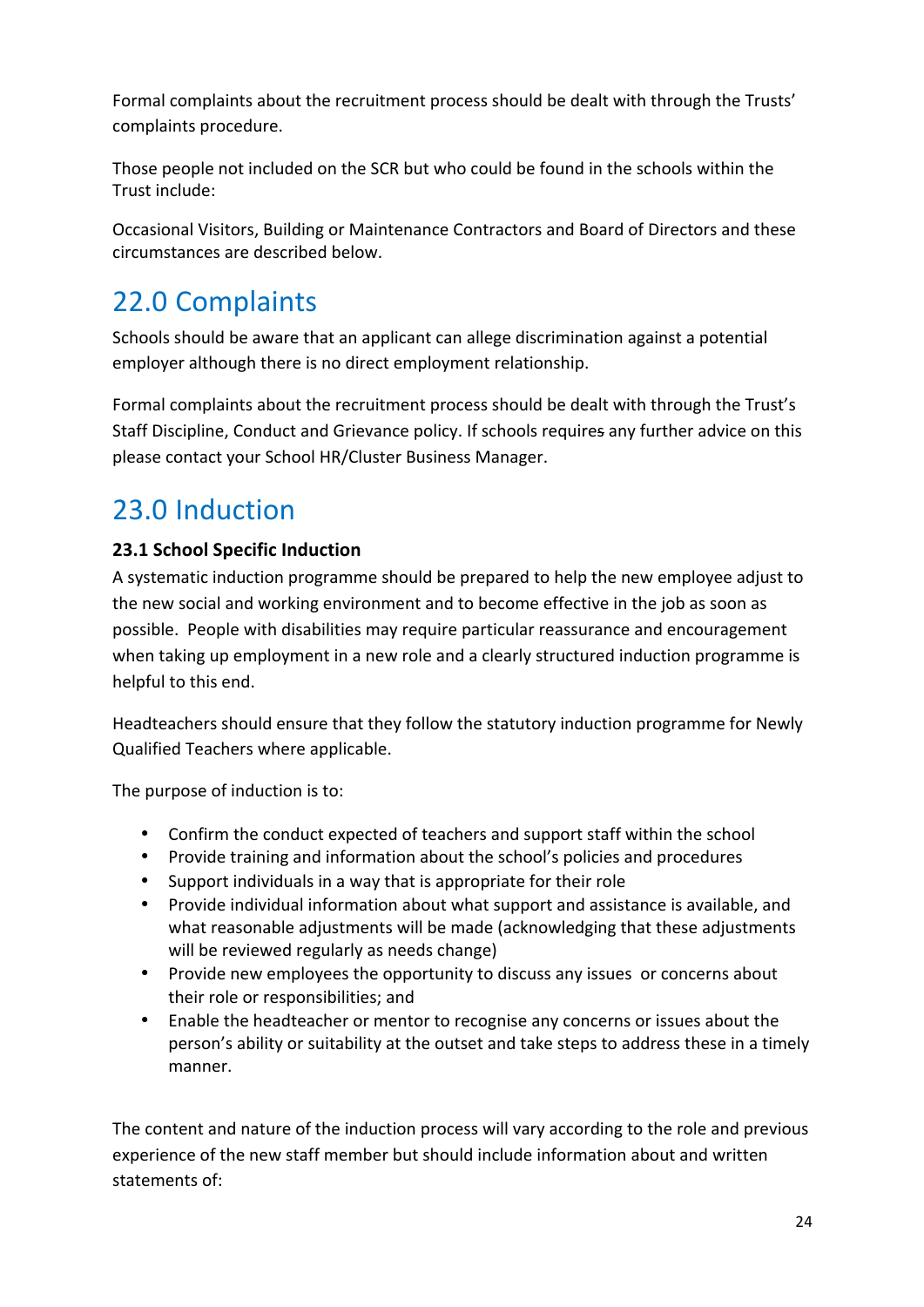- Mandatory policies and procedures in relation to safeguarding and promoting welfare e.g. child protection, anti-bullying, anti-racism, physical intervention or restraint, intimate care, internet safety and any other relevant child protection or safeguarding procedures
- Safe practice and the standards of conduct and behaviour expected of staff in school
- How and with whom any concerns about any issues should be raised and
- All relevant employee procedures such as disciplinary, capability whistle blowing etc.

Line managers have a responsibility to ensure that disabled staff are treated fairly with the same opportunities at work as non-disabled colleagues e.g. equal access to training and development. See New Starter Induction template in Trust SharePoint.

### **23.2 Trust Induction**

All new employees will be invited to attend a Trust induction session. The purpose of this session is to share what it means to be part of the Beckfoot Trust and Appraisal and Professional Development opportunities within the Beckfoot Trust.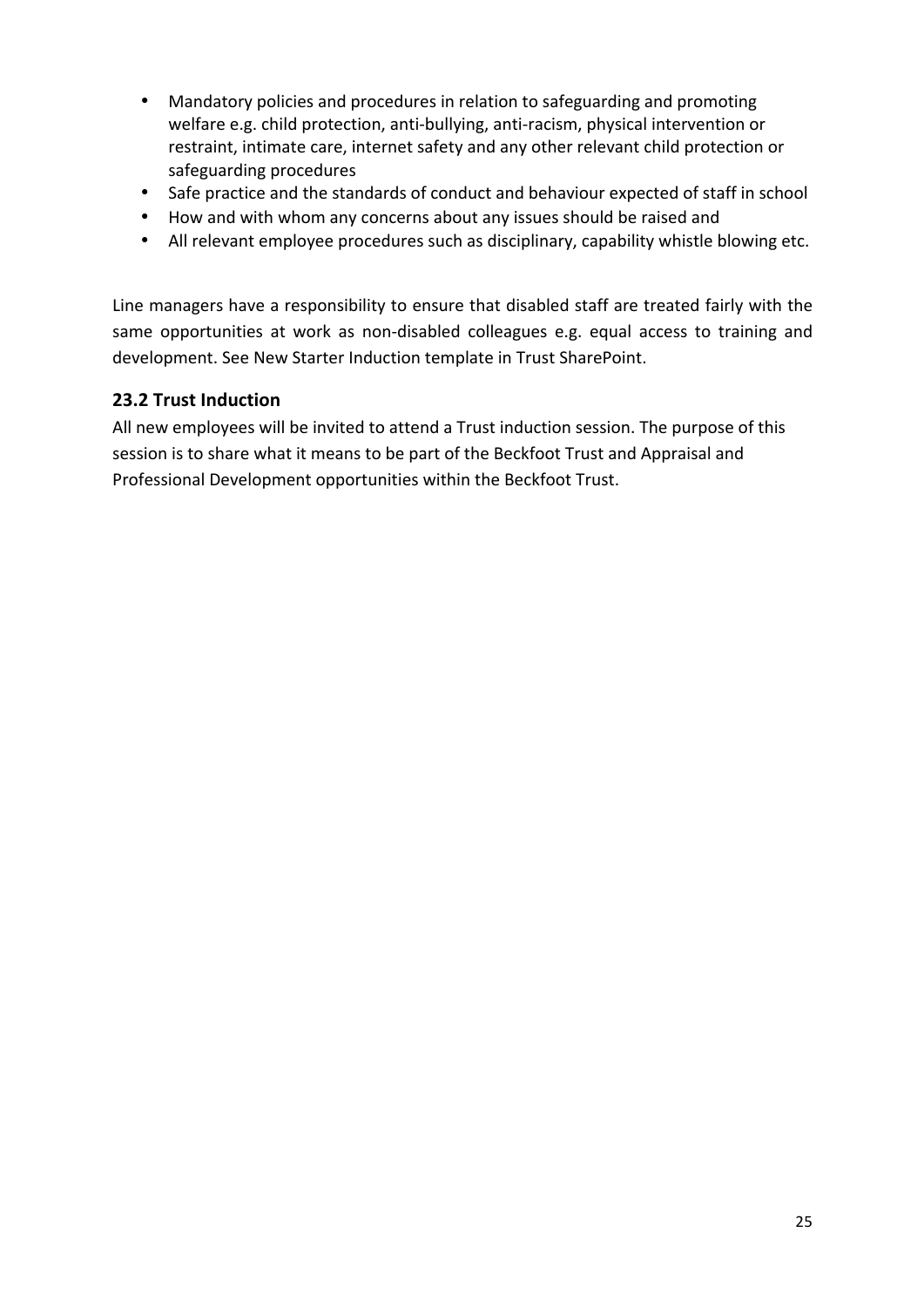1. Amending the way things are done (**provision, criterion or practice**). For example:

School has a policy that designated car parking spaces are used only by employees and not by visitors. A job applicant who has mobility impairment who needs to park close to the interview location is given a designated car parking space for their interview.

This would represent a reasonable adjustment to the school's car parking policy

2. Making changes to overcome barriers created by **physical features**. For example:

Clear glass doors at the end of a corridor present a hazard for a visually impaired job applicant.

Adding stick-on signs or other indicators to the doors so that they become more visible is likely to represent a reasonable adjustment.

3. Providing extra equipment or assistance (**auxiliary aid or auxiliary service**). For example:

A blind job applicant attends for an interview. School arranges for a member of staff to meet them and generally accompany them, so they can be shown to the toilets, the cloakroom and the interview room as and when necessary.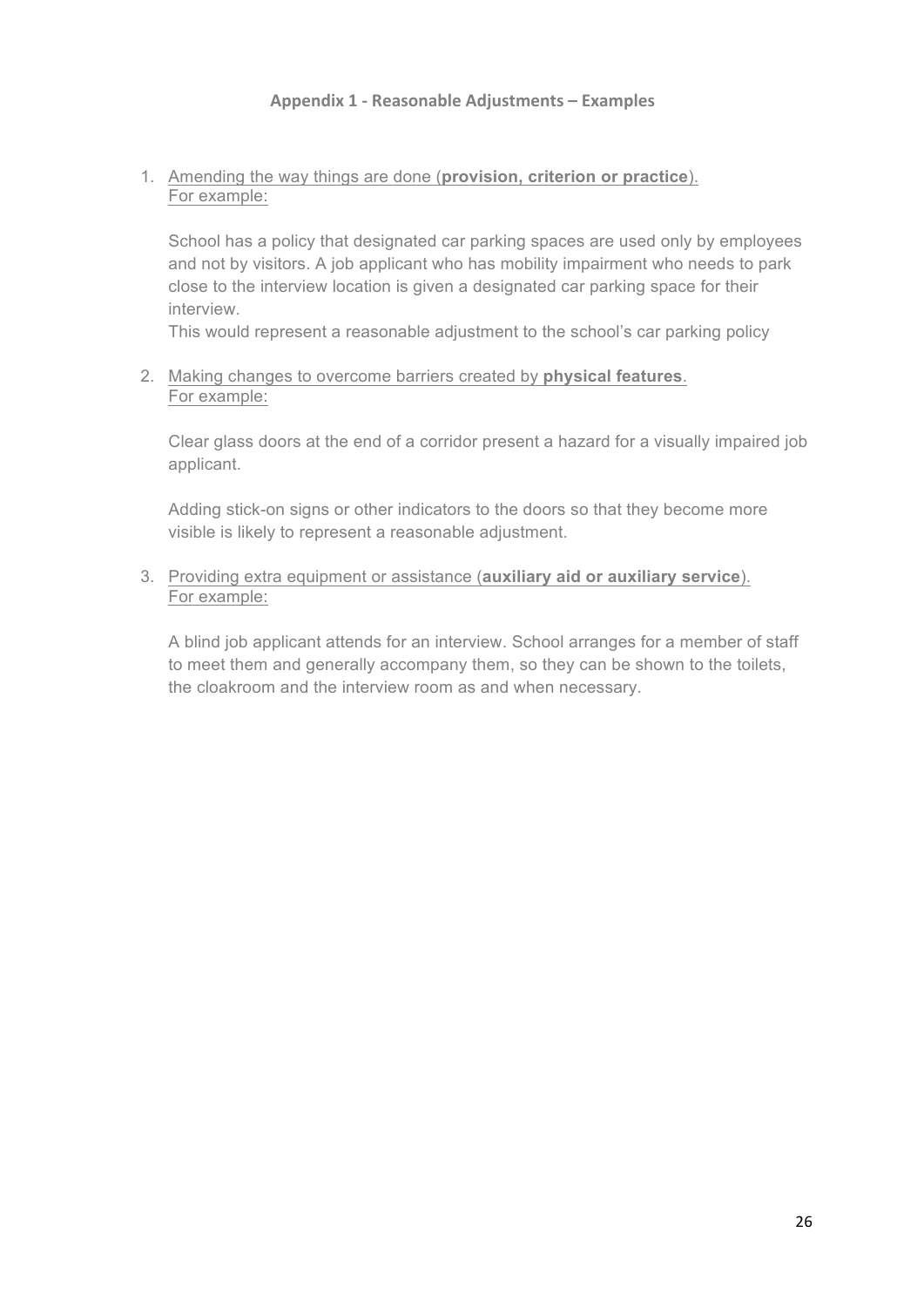# Part 2 - Apprenticeships

### **1.1 What is an Apprenticeship?**

An apprenticeship is a way for both young people and adult learners to earn while they learn in a real job and gain a qualification.

Hiring apprentices helps schools to grow their own talent by developing a motivated, skilled and qualified workforce.

Apprentices are available to businesses of all sizes and sectors in England, and can last anything from 12 months to 4 years.

They are linked to job roles or occupations some 1,500 of them across 170 industries. Therefore it is important to ensure that every apprenticeship is relevant and appropriate for both the school and the employee.

There are currently 3 Levels of Apprenticeships available:

- 1. Intermediate Level (Level 2) equivalent to 5 grade  $9 4$  (A\*-C) GCSEs. This normally lasts between 12 and 18 months.
- 2. Advanced Level Apprenticeship (Level 3) equivalent to 2 A Levels. This normally lasts between 12 and 24 months depending on the Apprenticeship Framework being undertaken.
- 3. Higher Level Apprenticeship (Levels 4-7) equivalent to a foundation degree and above. These may take up to 24 months to complete.

### **1.2 Who is involved?**

The National Apprenticeship Service supports a partnership between the employer, training organisation and apprentice and is part of the Skills Funding Agency. They work with organisations of all sizes to analyse their training needs, identify relevant apprenticeships and the best way of providing the training.

The Skills Funding Agency has a network of quality assured contracted training organisations or colleges of further education who deliver apprenticeships through off the job training. Each training organisation is open to Ofsted inspections.

The Training Organisation will work closely with the school to ensure that the apprenticeship offered is the most appropriate for the individual's job role, whilst reflecting individual school and learner needs.

The School will normally work with the training organisation that will support the delivery of the training programme, carry out the assessment and deliver the additional skills, knowledge and training required to successfully complete the framework, through an agreed training plan.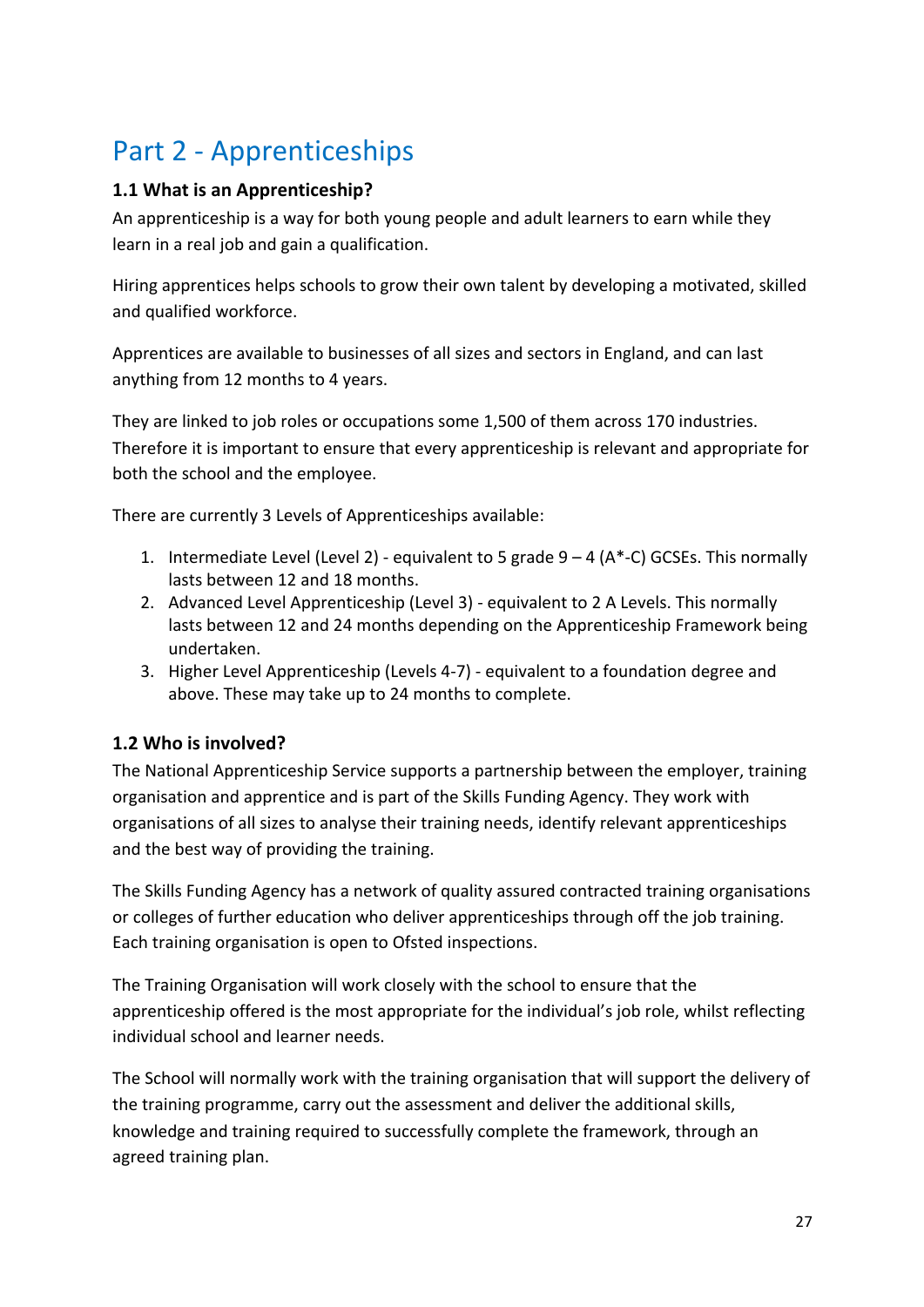### **1.3 Benefits of Apprenticeships**

Apprenticeships help to develop a motivated, skilled and qualified workforce. Many organisations that use apprenticeships have found them to be beneficial to their long term development as they help to improve the skills base within the organisation. In addition to this the majority of apprentice employers have found that they have lower recruitment costs, lead to increased employee satisfaction, reduced staff turnover and greater productivity.

### **1.4 Employer Responsibilities**

As an employer school should give the apprentice an induction into their role and provide on the job training. School is responsible for paying the apprentice's wages and issuing their Apprenticeship Agreement. As an employee, the apprentice should receive the same benefits as other employees.

By employing an apprentice school has certain requirements to meet.

- The apprentice must be issued with an Apprenticeship Agreement and paid at least the Apprenticeship National Minimum Wage. Apprentices who are under 19 or who are over 19 but in the first year of their intermediate level or advanced level apprenticeship, must be paid a minimum of £4.30 per hour.
- Provide apprentices with the same benefits as other employees.
- The minimum hours of employment for an apprentice should be at least 30 hours per week. By exception, where the individual's circumstances or the particular nature of employment in a given sector makes this impossible, then an absolute minimum of 16 hours must be met. In such cases the duration of the apprenticeship should be extended.
- All apprentices must have an Apprenticeship Agreement in place between the school and the apprentice.
- School must provide the apprentice with the required training in line with the Apprenticeship Agreement to allow them to complete their Apprenticeship Framework.

### **1.5 Apprenticeship Funding**

Each school will contribute to the apprenticeship levy via payroll. The £15,000 apprenticeship levy allowance will be applied to each school in direct proportion to the charge they receive annually. Each school will have access to the amount of the levy that they have directly contributed. Each school must provide a business case (template can be found in Trust SharePoint) for how they intend to use their allocation. If any under-spend can't be used by the individual school it will go into a central pot where other Trust schools can then utilise the funds according to their business plan. The funding pot will be administered by the CFT.